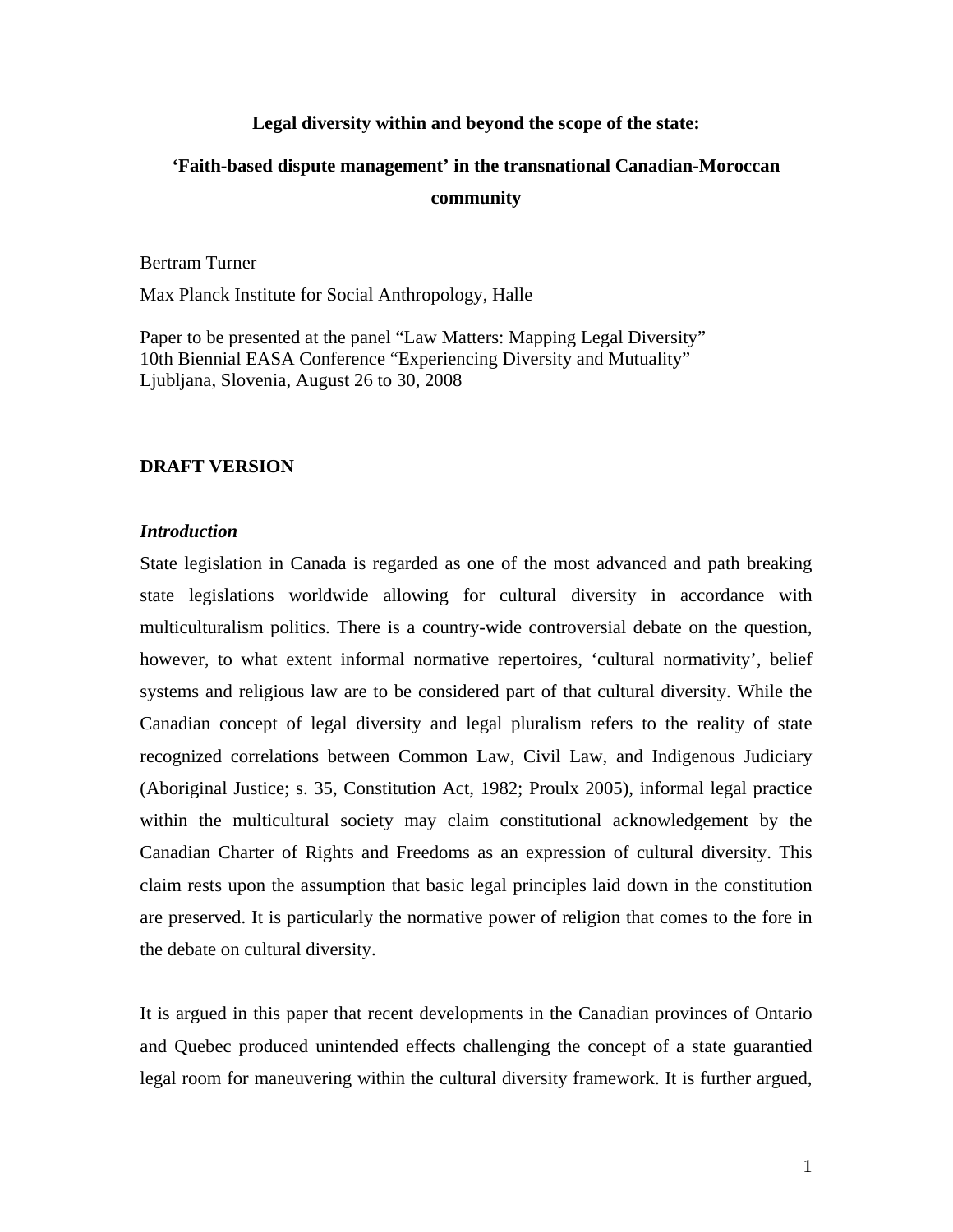that this development, however, does not diminish the relevance of legal pluralism in practice but qualitatively affects the interaction between the state and its judiciary on the one hand and the various normative orders that play a role in Canadian legal culture on the other hand. The argument continues that actors' expectations toward the function of state have drifted apart. Some insist on its role as a provider of juridical standardization guaranteeing the supremacy of fundamental rights such as gender equality, civic liberties, and human rights in general, over the variety of cultural legal approaches while others expect from it the provision of a juridical frame for an expanded legal self-determination in the multicultural society. In fact, as the empirical example in this papers shows, newly emerging semi-autonomous legal fields wherein exchanges with translocal and transnational normative fields increase, accentuate the need to come to terms with the divergent attitudes toward state framing for legal accommodation.

The paper combines different analytical strands connected to the Canadian discourse on state guaranteed cultural diversity and religious self-determination, normative repertoires rooted in these universes as facets of multicultural coexistence included (Gaudreault-DesBiens 2008). Point of departure is the analysis of two interrelated episodes of the controversial debate within the multicultural society in Canada. The first is the so called *shari'a law* dispute in Ontario between 2003 and 2006 that attracted close attention beyond provincial and national boundaries. The second episode briefly addressed in this paper is the course the debate on reasonable accommodation in Quebec took after the appointment of the so called Bouchard-Taylor Commission (or "Consultation Commission on Accommodation Practices Related to Cultural Differences", CCAPRCD).

In a next step a case is presented that is chronologically situated in the phase antecedent to the debate in Quebec. The paper then analyzes how a decade later the case has been remembered and reinterpreted in the light of the *shari'a* law dispute and the CCAPRCD debate. The social working of a plural legal configuration is thus demonstrated in translocal cooperation.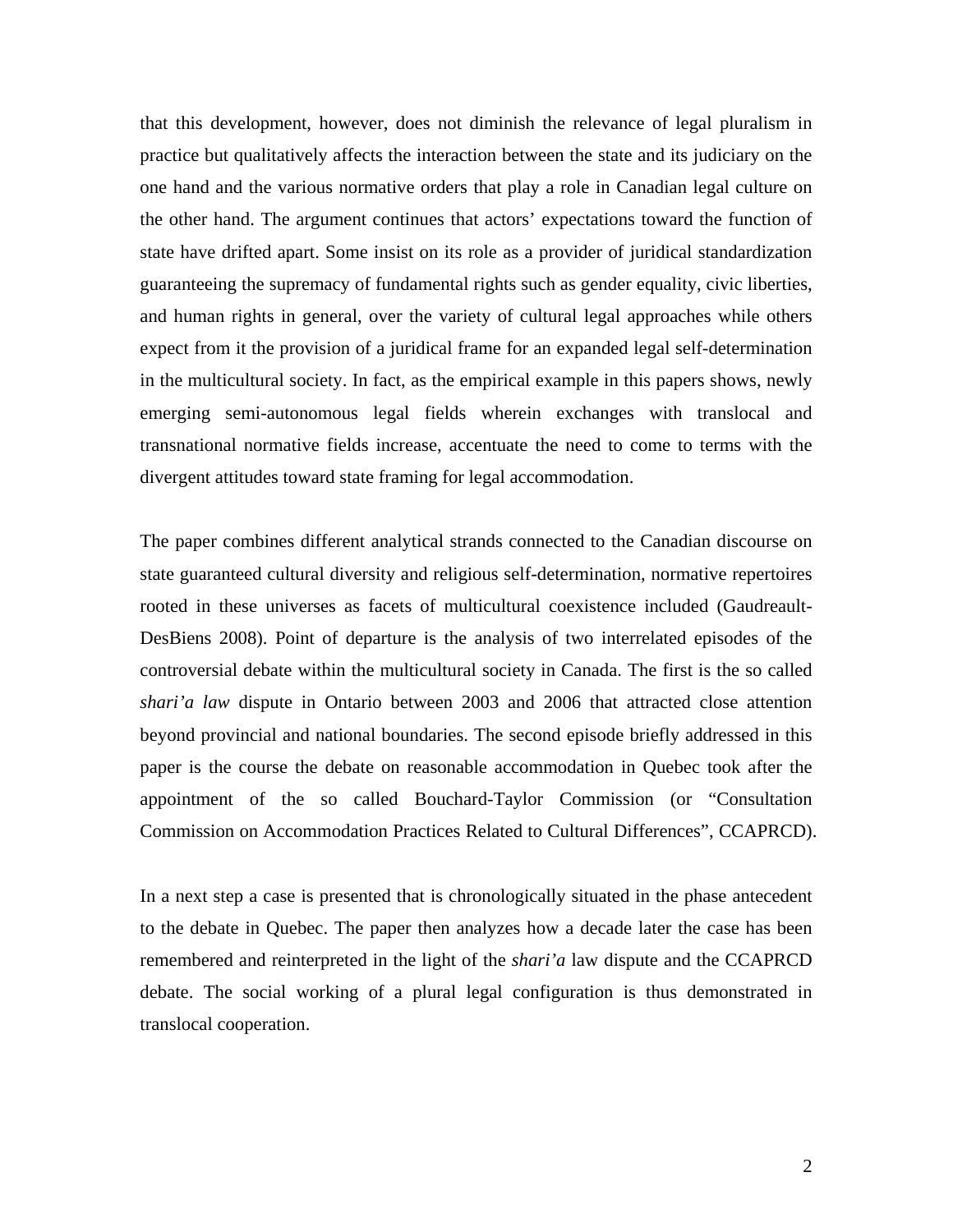In a conclusion, it is suggested that the reinterpretation of a case of translocal religious dispute management may provide an epistemological inside into local actors' attitudes toward strategies of informal dispute management in a multicultural and multireligious environment. The question of the continuation and reconsolidation of faith-based forms of dispute management in the aftermath of the debate in Ontario and Quebec is addressed, then without any connection to the official legal sphere in both provinces.

#### *The shari'a law dispute in Ontario*

In accordance with the 'right to diversity' informal conflict settlement was defined and legally secured in Ontario by state legislation. The Ontario Arbitration Act of 1991 provides for legally binding arbitration beyond the bar. This included faith based arbitration of private matters, in practice particularly familial disputes. One reason for this was the attempt to unburden the official tribunal of minor issues. Such arbitration was practiced in religious communities for a long time without attracting particular attention. Litigant parties could look for an arbiter, an individual or a board, and present their case before him/her. Both parties had to agree to that. It were in practice mostly religious leaders, rabbis, priests, imams or otherwise called Muslim religious experts who functioned as arbiters. The arbiter is in a quite strong position and is asked to issue an arbitrament which comes close to a decision. One could reject a decision if illegal in the sense that it contradicted Canadian law. But there was no regular control of the awards the arbitrators issued. This weak point became later one of the crucial issues in the dispute over the Arbitration Act (Korteweg 2006). The procedures of arbitration do not necessarily have to meet particular standards and this allowed enough room for diverse modes of conflict settlement.

In fact, the Arbitration Act seemed to be a successful innovation. However, from its very announcement it was also criticized. Feminist organizations critiqued it arguing that in such informal procedures power differentials (Nader 1992) such as unbalanced gendered power relationships would make fair arbitration unlikely (see e.g. Bakht 2004; 2005). In the general public, however, faith-based arbitration within religious communities remained unnoticed.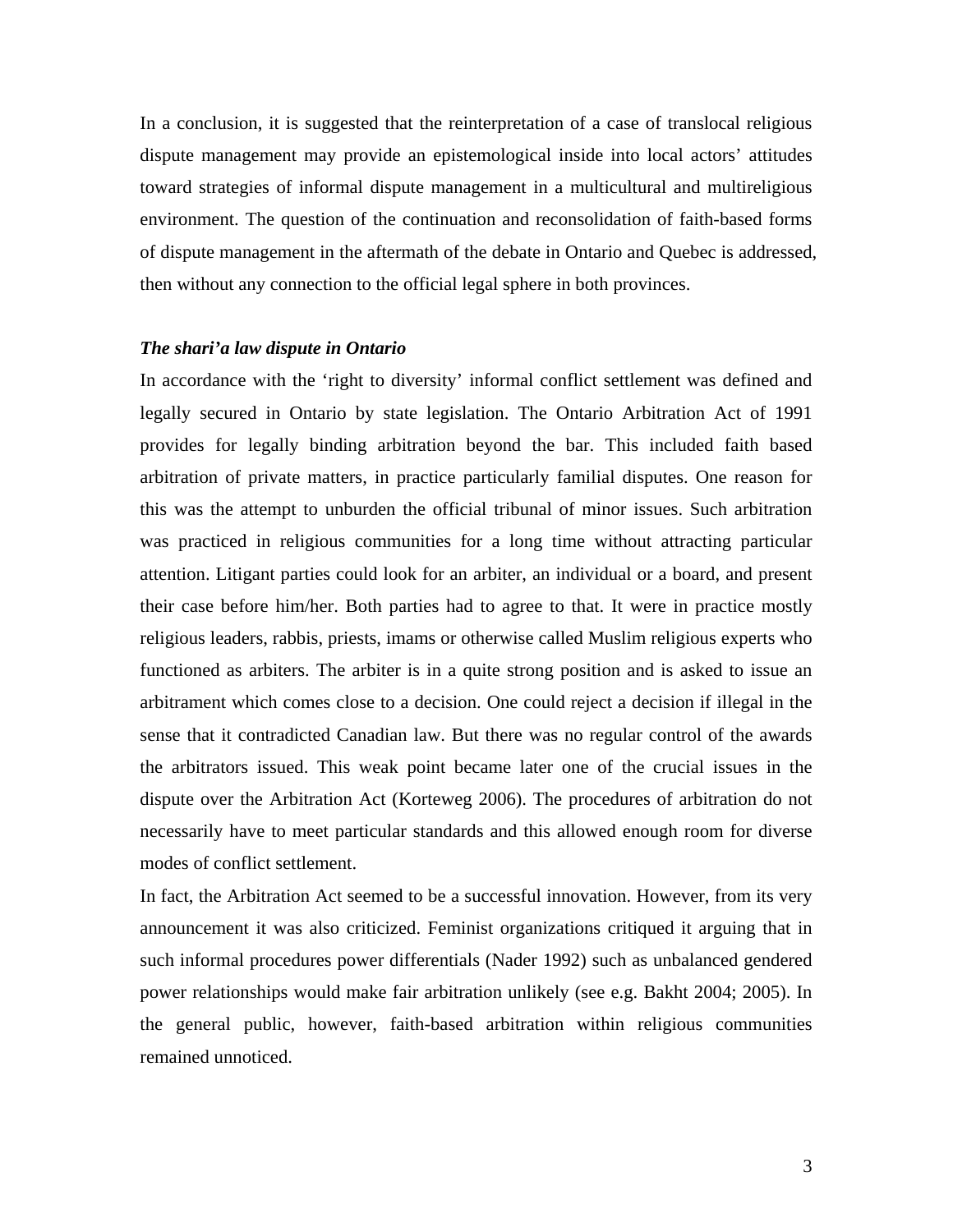This changed suddenly in 2003 when Syed Mumtaz Ali, a retired Ontario lawyer, established a new Muslim organization in Ontario, the Islamic Institute of Civil Justice (IICJ), and announced to provide arbitration in accordance with Islamic law (see for details e.g. Aslam 2006; Blackstone 2006).

This announcement which was understood as the first introduction of '*shari'a* law' in Canada, triggered a vehement dispute over the compatibility of Islamic law with Canadian legislation, particularly over the legal and social status of women in Islamic law. This happened despite the emphasis on the fact that the arbitration should meet both the requirements of state legislation in Ontario and of Islamic law.

It is important to note that there was no substantial debate about the very notion of *shari'a*, what it may mean for Muslims or whether they ask for its official recognition or not and what range of interpretations beyond the question of its applicability might be given that no institution in the Islamic world may claim central authority in legal interpretation (see e.g. Hallaq 2005; Zubaida 2003). Reference to *shari'a* whatsoever resonated connotations of a legal code in contradiction to basic western legal principles (Emon 2006). So, the concepts of *shari'a* both Muslims and non Muslims used in the debate can only be seen in their context of Western reference to *shari'a* (see e.g. An-Naim 2008).

In June 2004 the Premier of Ontario felt compelled to ask the Attorney General and the Minister Responsible for Women's Issues to comment on the *shari'a*-based model of arbitration. This led to the so-called 'Marion Boyd Report', issued in December 2004. The author is a former Attorney General and well-known feminist activist. The report triggered a new wave of controversy. Boyd gave a positive answer to the question of the compatibility of 'Islamic legal principles' with the Arbitration Act and expressed her support for religious arbitration. Marion Boyd recommended nevertheless to modify the Act in more than 40 points. She advocated accommodating gender equality, a controlling authority and training for the arbiters, as well as obtaining independent legal advice before individuals agreed to arbitration (Boyd 2004). These three decisive amendments could have transformed faith-based arbitration into an instrument of legal diversity and recognition of civic rights within religious communities. This chance, however, was missed (Razack 2007).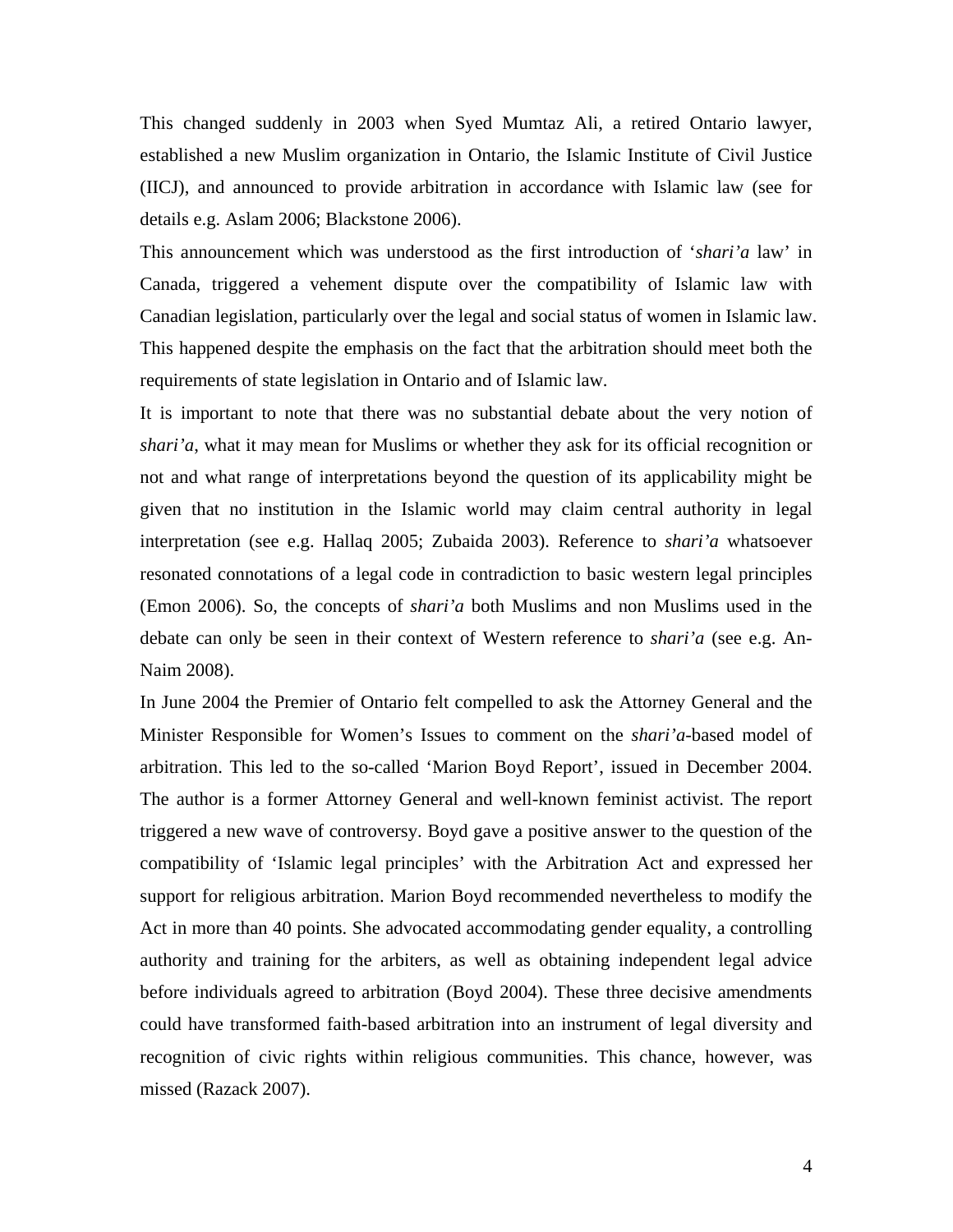Instead, the report was received with ambivalence. After a controversial debate, the Premier of Ontario agreed in September 2005 to confine the Arbitration Act by excluding all faith-based versions of settlement (Forbes 2005). In February 2006 this amendment passed parliament. After that date the debate faded away.

One important aspect to consider is the fact that the Canadian Muslims represented themselves in the heated debate as far from being a homogenous group. A plurality of opinions on the meaning and significance attached to the *shari'a* in general and to Islamic arbitration in particular came to the fore. Especially so-called liberal Muslims and among them many Muslim partisans of feminist movements joined the ranks of the movement against '*shari'a* in Canada'. After the abolition of the faith-based arbitration in Ontario, radical Islamists held liberal Muslims for co-responsible for 'anti-Islamic' feelings. Intimidations and even death threats have been launched, for instance against the Muslim Canadian Congress in 2006, whose members had taken a very clear position against *shari'a*-based arbitration.

In the wider background of the debate resonate contested notions of multiculturalism, human rights, gender equality, and the Canadian identity as a nation of immigrants. Basically the debate centered around an assumed discrepancy between the rights of collectivities and integration. It was actually only superficially on extra-state legal procedures and religion. It is argued in this paper that the issue of integration and an assumed obstacle seen in the preservation of traditions of various origins was the most influential meta-discourse behind the debate. Specific cultural inventories should be protected but within these inventories also should be secured basic rights for all members. Ideas of collectivism ascribed to certain Canadian immigrant communities seem to particularly advance anticipations of 'cultural' gender biases. Group rights are perceived as being always discriminating against women (Forbes 2005). Activists of both sides indeed focus on family matters as the litmus test for the acknowledgment of their respective agendas. For conservative Muslims, the family still represents the last stronghold of true religion and has to be defended against the pernicious Western way of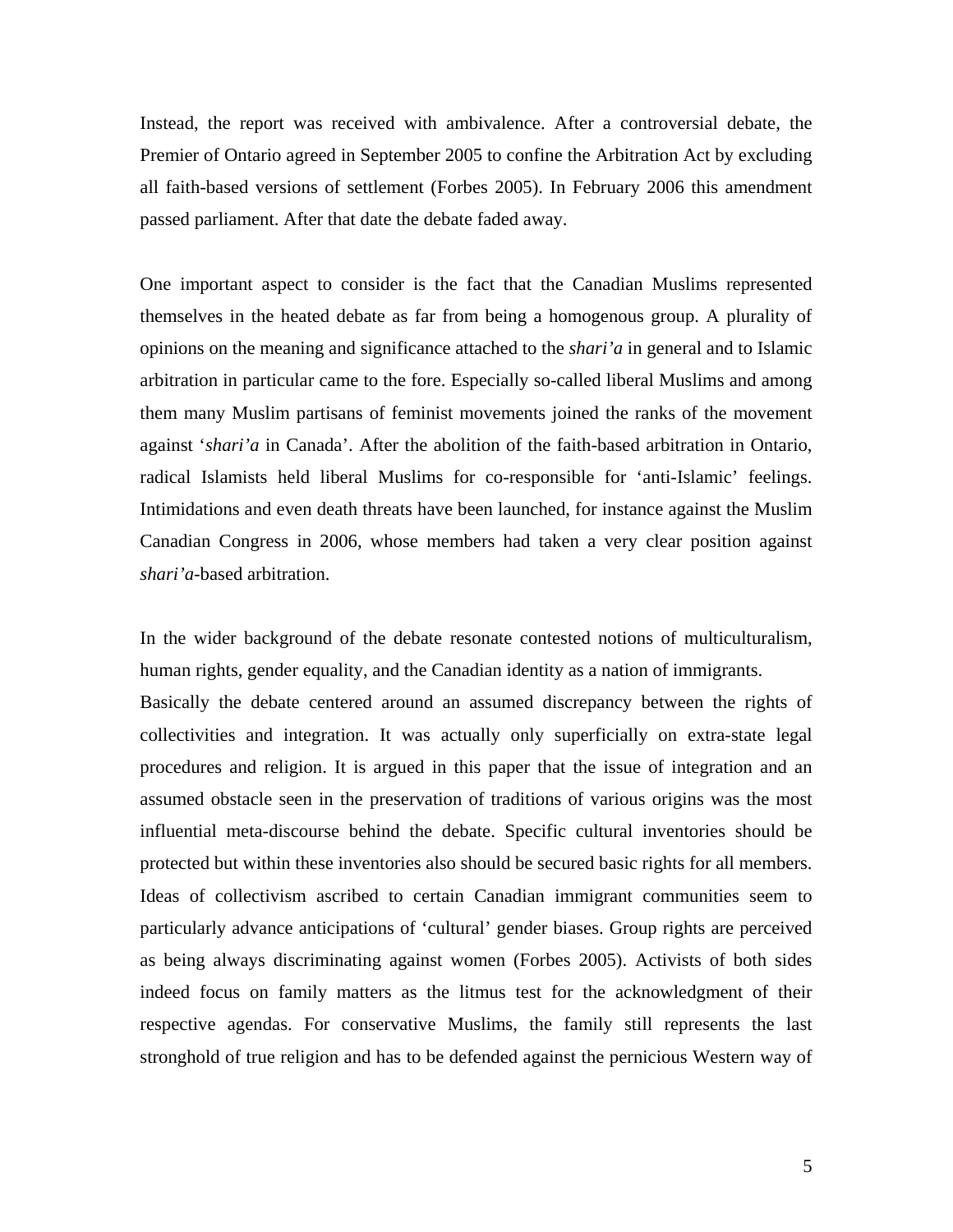life. For feminist activists family appears to be the last stronghold of patriarchy and suppression of women's rights. $<sup>1</sup>$ </sup>

One has to conclude that the debate was mainly based on a conflation of a basic problem with cultural diversity in Canada and the issue of faith-based arbitration. So the Canadian model as a leading example of contemporary liberal or egalitarian multiculturalism was at stake (Forbes 2005). Furthermore, when looking at the differences drawn between the different religions involved in the debate one cannot omit the fact that the conception of Islam by Canadian society at large played a role (cf. Helly 2004). Contributing to the problem was the fact that there was often no difference made between Islam as a religion and local traditions of Muslims.

#### *The CCAPRCD in Quebec*

1

Contrary to the Ontario scenario, faith-based arbitration of familial matters was always prohibited in Quebec. The Ontario example, however, fuelled an ongoing public debate in Quebec on multiculturalism (see e.g. Raffa 2007:7f.). The state therefore installed in February 2007 a commission called the "Consultation Commission on Accommodation Practices Related to Cultural Differences (CCAPRCD)", in colloquial language called 'Commission on Reasonable Accommodation' or 'Bouchard-Taylor Commission' after the two well-known social scientists Gérard Bouchard and Charles Taylor who were charged to investigate the issue of reasonable accommodation.

The process developed a remarkable chronology:

| - the antecedent period                  | (December $1985 - April 2002$ ) |
|------------------------------------------|---------------------------------|
| - the intensification of the controversy | $(May 2002 - Febr. 2006)$       |
| - the period of boiling/time of turmoil  | $(March 2006 - May 2007)$       |
| - the period of calm                     | (July 2007 – April 2008)        |

<sup>&</sup>lt;sup>1</sup> For a more detailed analysis of the on debate on feminism and multiculturalism for the given context, see Shachar 2007.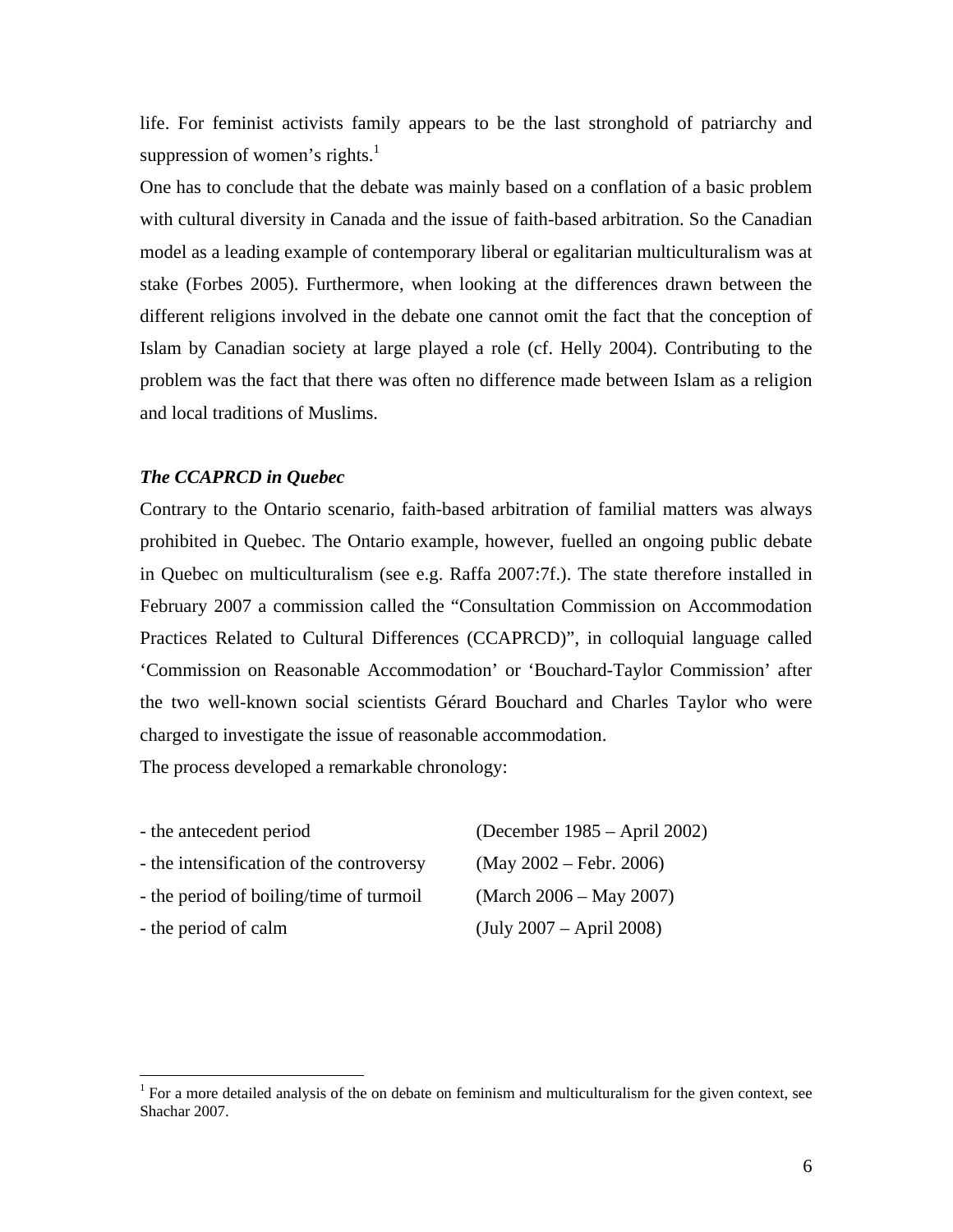The commission organized public hearings and conferences throughout the province and collected statements of all kinds of organizations, civil society groups, individuals and so on. All data are accessible on the internet.

The reasonable accommodation debate was actually not on legal diversity but on multicultural tolerance and problems of coexistence in a multicultural environment. From the juridical perspective, rather the excessive judicialization of accommodation was criticized. Reasonable accommodation is a right that can legally be claimed.

However, one of the various narratives on controversial multicultural issues was inspired by the parallel discourse in Ontario. In May 2005, the distorted story emerged that the National Assembly of Quebec had adopted a motion preventing the establishment of Islamic courts based on *shari'a* which otherwise would have compromised equality rights. Fact is, by contrast: The Quebec National Assembly did pass a resolution banning faithbased arbitration despite the fact that the Civil Code of Quebec does not permit the arbitration of family matters on the grounds that it is contrary to public order. So, pursuant to article 2639 of the Civil Code of Quebec, adopted in 1991, religious arbitration in family law is not allowed in Quebec. Some Christian, Jewish, Muslim and other believers call upon religious bodies to settle family disputes although the decision they hand down have no legal value. However, in the realm of civil or commercial arbitration, the parties may agree on the choice on an arbitrator and the type of law (religious, national or international) used to settle the dispute. In this case, the arbitration award is enforceable. Requests related to the establishment of Islamic courts in Quebec would not call into question this distinction found in the Civil Code of Quebec and were thus formulated in a spirit for the respect for the law (Bouchard & Taylor 2008:69).

Significant events with a Muslim component revolved around issues such as women and girls being discriminated because wearing the headscarf; other visible signs of being Muslim; praying; food restrictions; gender issues.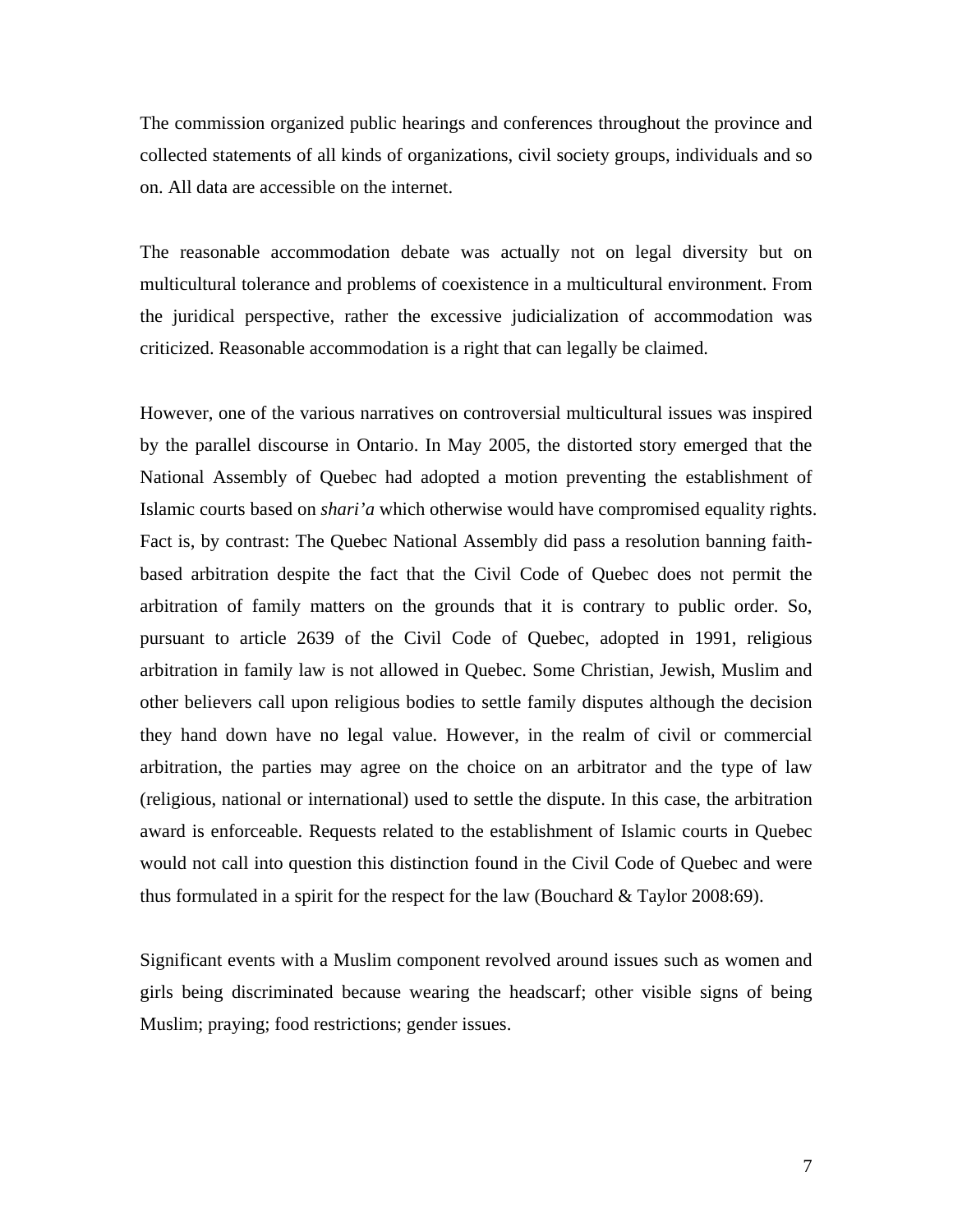Disappointment among all Muslims increased mainly to the extent to which arguments against global political Islam and the war on terror were introduced in the debate by the opponents of reasonable accommodation (see Helly 2004).

In contrast to Ontario, however, Maghrebian Muslims in Quebec, displaying various attitudes toward Islam, revealed a surprising concord in their assessment of the religious factor in dispute management. In the discussion on cultural tolerance in which informal dispute management just came up as a stereotyped incidence, some Muslims expressed their reservation about reasonable accommodation for religious reasons perceiving it as a possible breeding ground for political Islam that is rife in their countries of origin (Bouchard & Taylor 2008:66).

After one year of investigation the commission issued its 300-pages report by end of May 2008. The report says that time has come for Quebec to get over its collective identity crisis and adapt to a secular, pluralistic society. It summarizes data from the public hearings and regional forums, research projects, and 900 briefs that were submitted by groups, individuals and associations. The authors criticized that the heated public debate was largely fuelled by a 'crisis of perception' stoked by distortions in media reports on individual cases of accommodation.

The commission put forward 37 recommendations basically saying that the government must play a leading role in establishing better guidelines for interculturalism. State measures should improve the relations between the majority and the diverse minorities and counteract discrimination. But accommodation should not be over-juridified, the report notes, leaving room for individual and community-based case-by-case negotiations on accommodation.

Since its publication by end of May 2008, the final Bouchard-Taylor report has received ambivalent reactions. Conservative politicians voiced concern that Quebecers can no longer define themselves in terms of their French-Canadian heritage while reactions from community organizations were positive.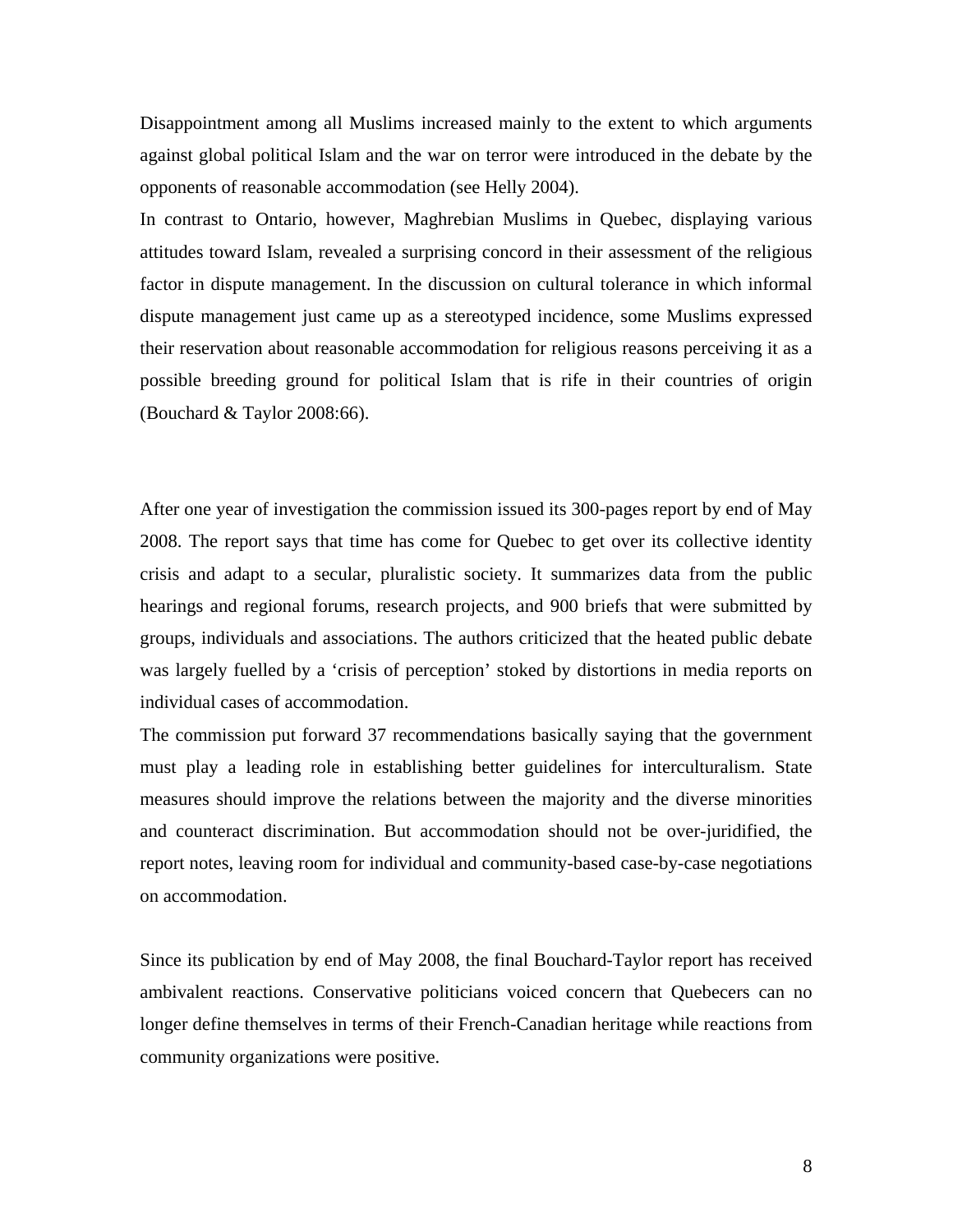The Bouchard -Taylor commission did not question self- or externally ascribed identities so that the categorizations within the realm of diverse identity pools is likely to retain its significance for legal matters separating semi-autonomous social fields. It remains to observe to what extent cross-linkages on the basis of one criterion such as religion or culture may overcome diversity separating the same actors from each other according to other criteria when a common ground for an informal legal encounter is searched.

Although no legislation amendment had taken place on informal arbitration of disputes by religious experts or has been later recommended by the Commission, an emotionally loaded environment for religious impact on legal affairs developed. It is argued that the debate will impact on legal practice. Normative impact of religion is everywhere perceptible, notwithstanding, and continues to give reason for cultural misunderstanding when interpreted on the basis of preconceived expectations.

# *The Quebec community of Muslims of Moroccan origin and the CCAPRCD*

Although members of the Quebec community of Muslims of Moroccan origin were not involved in one of the significant events of accommodation to normative religion the media in Quebec celebrated, they did not remain untargeted. There were various reasons for. One is that they build a large group within the Muslim community of Quebec and Muslims were the group most in the center of the controversy. The estimated 130,000 Muslims in Quebec account for only 2% of its population. Those of Moroccan origin, MRE (*Marocains Résidant à l'Étranger*),<sup>2</sup> compose a community of estimated up to 60,000 members. Most Quebecers of Moroccan origin, however, only maintain loose contact to association of immigrants or other stakeholders of a Moroccan immigrant culture. Even Islam does not provide a frame for a coherent appearance of Moroccans. The most noticeable division among Moroccan Canadian is the one between Moroccan students in the country and immigrant residents with Moroccan background.

One has to emphasize that a credit point was granted for 'Moroccans' because of their position within the most sensitive battle field of reasonable accommodation, the disputed

 $\overline{a}$ 

 $2$  From a Moroccan perspective such category includes Moroccans who adopted another nationality and their offspring.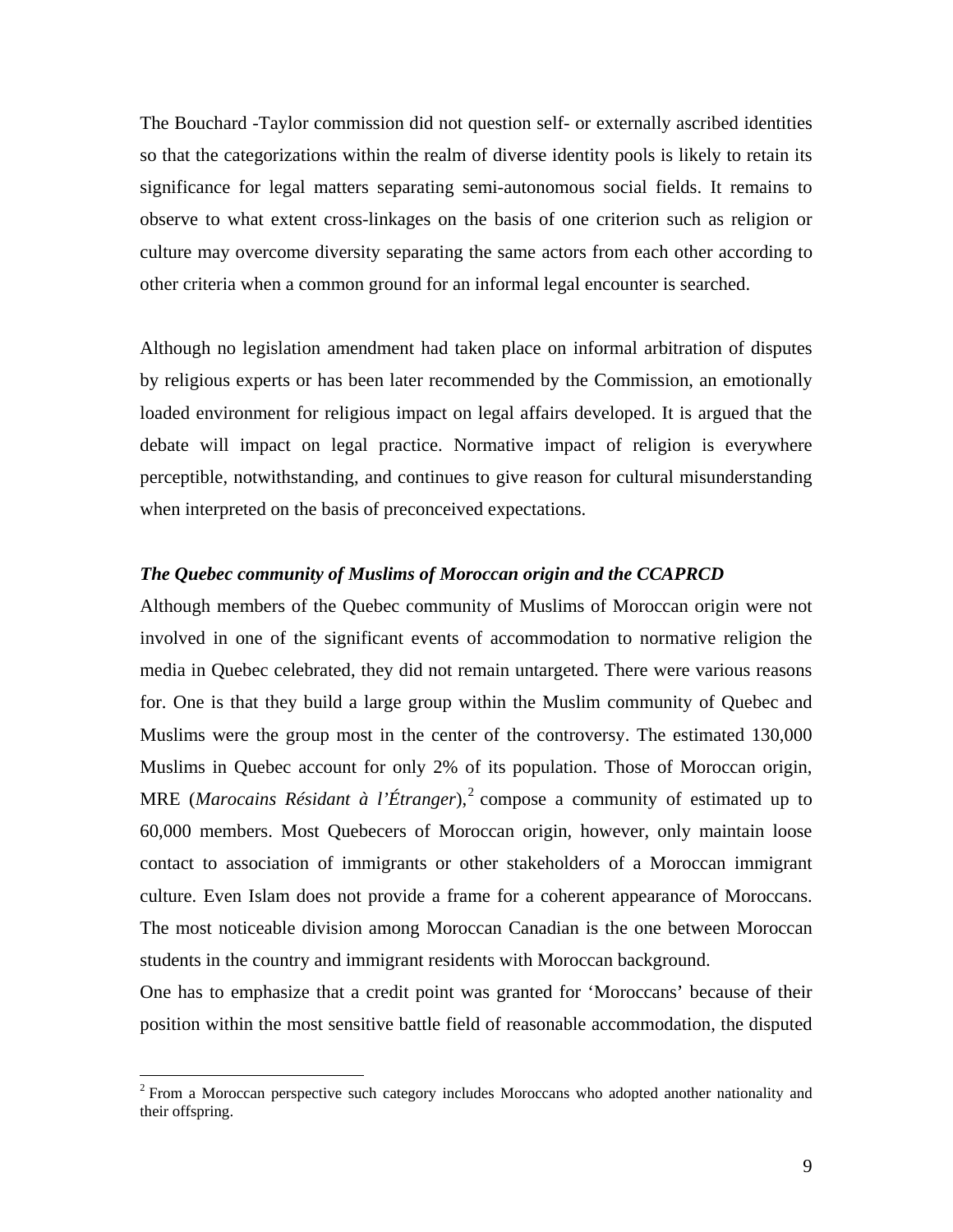tolerance of linguistic diversity. Given the minority status of Francophone Canadians within the country and the peculiar political discourse on the Quebecer identity, the Franco-Arabic bilingualism of Moroccan-Canadians singled them out compared to other non-Maghrebian Muslims.

Another reason for their noticeability in the debate was a number of interventions individuals and organizations made although the Moroccan background of the interveners never was as prominent as it could have been if compared to references to identity markers other interveners of the Muslim community made.<sup>3</sup>

Some incidents, however, attracted the attention of the anti-Islamic Francophone website 'Point de Bascule Canada'. Such 'news' have been implicitly associated with the accommodation debate demonstrating the inability of Moroccans to integrate and the threat Muslims pose to Quebecer identity. There was the story of the good Moroccan guy, who was willing to integrate and, consequently, converted to Christianity. His brutal former fellow believers, however, punished him for apostasy and pushed him from a balcony after all attempts to reconvert him had failed (Point de Bascule 2007).

Canadian-Moroccans felt particularly scapegoated, when the same media published distorted information on Islam in Morocco. With reference to a trustworthy and serious survey on religion in Morocco, conducted and analyzed by three highly respected Moroccan scientists (Tozy et al. 2007), Point de Bascule issued an article headlined: *'Les Marocais musulmans sont moins tolérants que les Québecois'* (Muslim Moroccans are less tolerant than Quebecers). This polemic reading offended the feelings of many Muslims given the serious character of the quoted source. The rare incident of an overt public and critical debate on religious matters in Morocco was not interpreted as a first step toward freedom of expression but as an evidence for the contrary. As the serious and independent Moroccan weekly magazine Tel Quel, to which the polemics referred to, stated: 'A society that diagnoses its omissions is granting itself a chance to cope with its deficiencies' (Iraqi 2007). In fact, the study, which was commissioned by the Moroccan

1

<sup>&</sup>lt;sup>3</sup> See the collection of documents at the official website of the CCAPRCD: http://www.accommodements.qc.ca/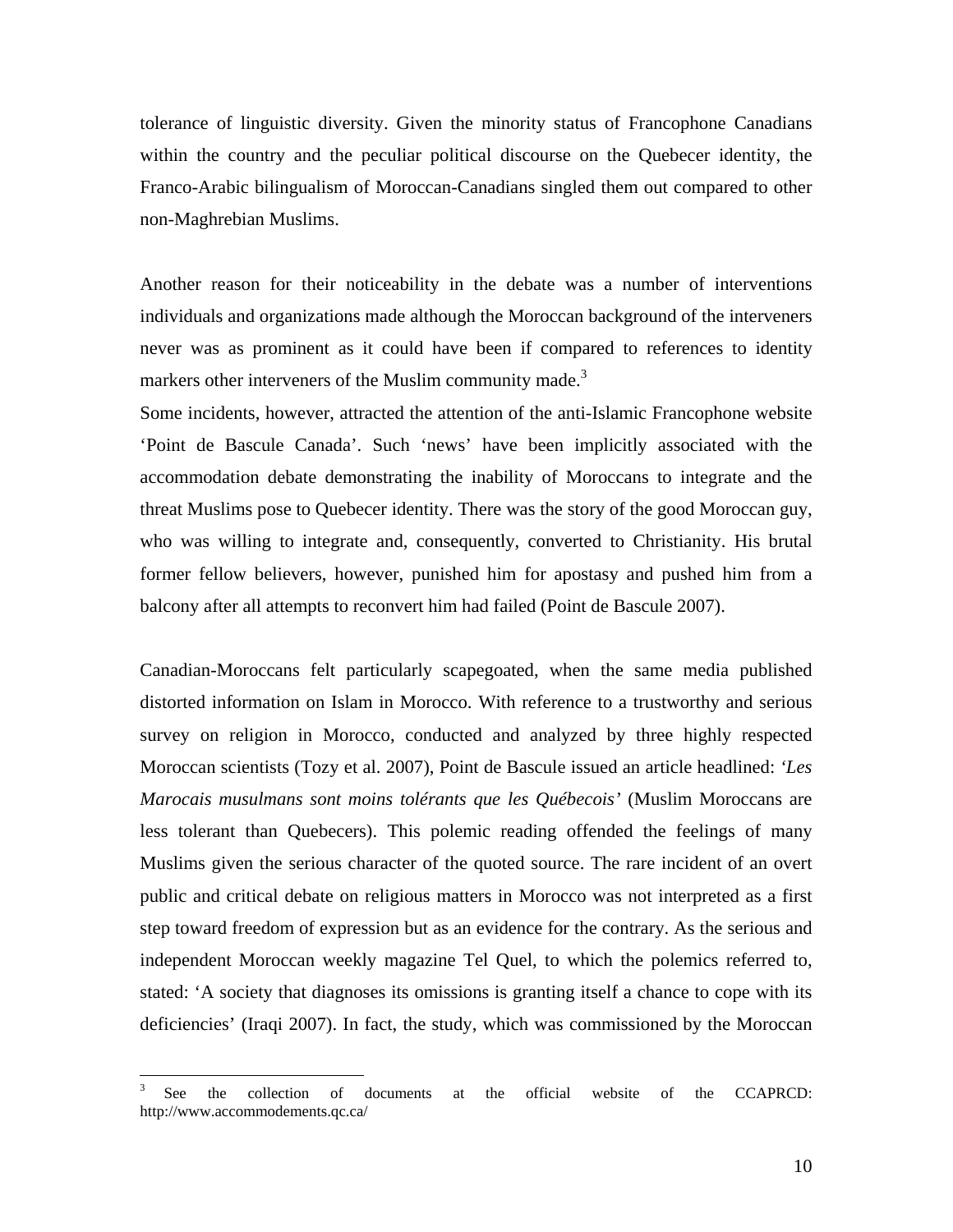government and financed by the German foundation Friedrich-Ebert, approved the hypothesis of an increasing secularization of Moroccan society while contradictory signs come from particular fields. Without going into details, Islamic pluralism, a multitude of Islamic identities, traditionalist and intolerant tendencies included, were presented in a multifaceted and incoherent picture of Moroccan Islam.

Many members of the Moroccan Muslim community expressed their deception during the debate on reasonable accommodation and the polemics voiced against Muslim immigrants. Particularly the incompatibility between 'laicism' and 'multiculturalism' propagated by the admonishers of cultural infiltration and domination offended Canadian Muslims who lived the illusion both to have a Canadian and a Quebecer identity (see Jedwab 2006; Bouchard & Taylor 2008:234f.). The controversy as such revealed in all seriousness an unclear and indecisive position of Quebecers towards their visibly different compatriots. In the next paragraph a case of dispute management with a religious component is presented. It serves as an analytical tool for an assessment of the attitudes Quebecers of Moroccan origin adopt toward faith-based dispute settlement.

# *A local dispute with a translocally arranged settlement*

The case analyzed in the paper coincides with the period classified antecedent to the debate on reasonable accommodation. Since no detailed analyses of informal arbitrations among Muslims in Quebec seem available except for the data I collected, I have recourse to a case I have been confronted with during fieldwork in Morocco in 1998/9.

The case is actually *not* on faith-based arbitration. Instead it would be better addressed as an example for cultural defense since both a religious specialist and state judiciary were involved and inasmuch as the former produced the cultural-religious argument, the latter accepted to consider it for its decision.

Recently, in the aftermath of the *shari'a* law dispute in Ontario and the debate on reasonable accommodation in Quebec, however, the very same case has been quite differently remembered in a kind of rather accumulative than chronological historical perspective.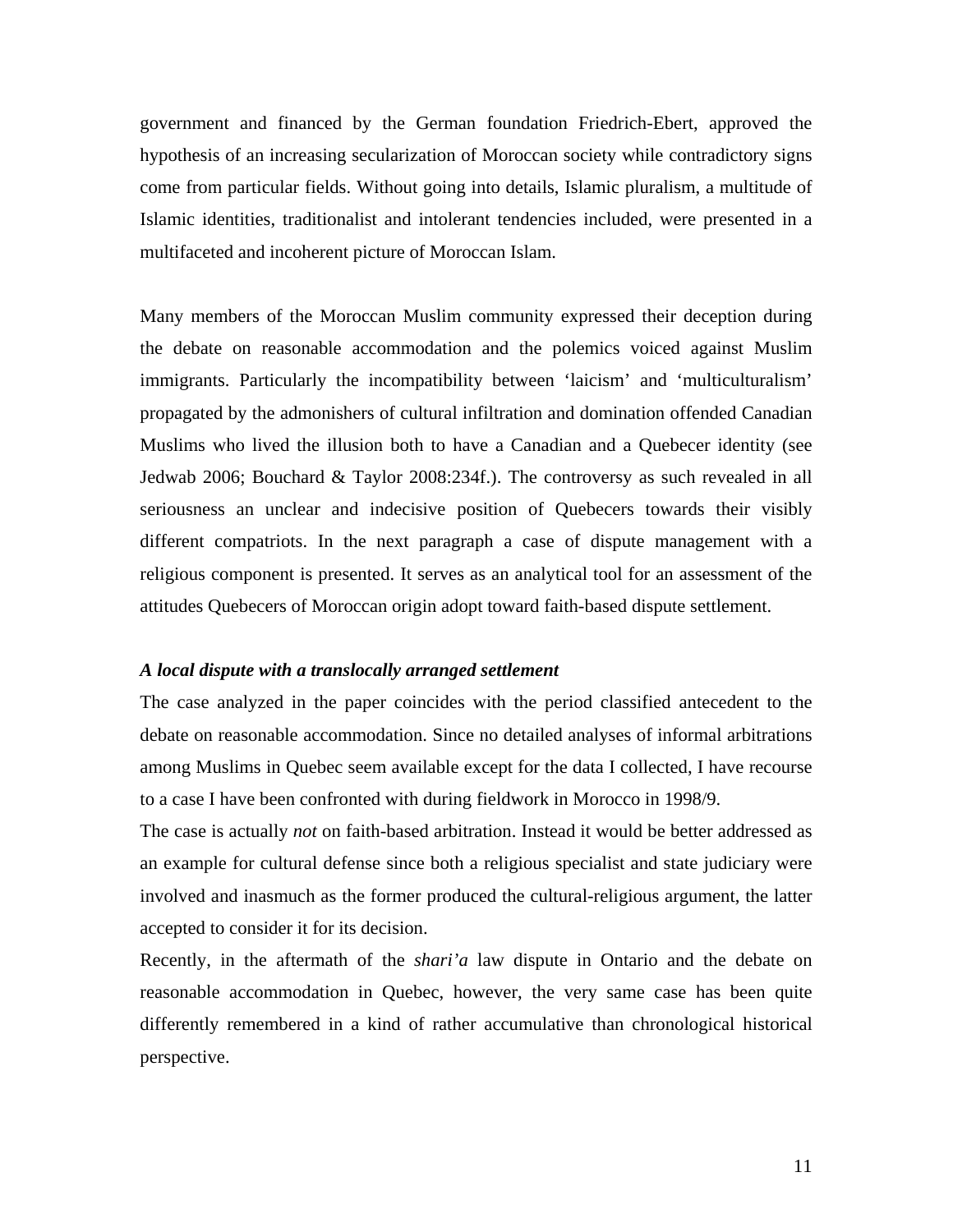It is, furthermore, a transnational case, connecting Moroccan and Canadian Muslims of Moroccan origin. The story consists of two intermingled components, a Moroccan and a Canadian one.

## *Moroccans' dreamland*

 $\overline{a}$ 

In summer 1998, during the season when Moroccan migrants use to visit their natal *bled* (homeland), I had a discussion both with local Souassa, the people of the Souss in southwest Morocco, and migrants from various host regions and countries, internal migrants who had moved from the Souss to Casablanca, and from various host countries, from the Netherlands, France and among them two guys from Montréal, the largest city of the Francophone Canadian province of Quebec.

The discussion revolved around a classification of the different types of MRE *zmagria*, *vacancia* or *saffarin*, as migrants are regionally called, according to their host countries and the old question of the best place for Moroccans to stay out of Morocco. There was surprising consent among the discussants: *'Quebec, of course, is the dreamland for Moroccans'*, I have been told. And I could imagine reasons for that reply. Moroccan migrants in Canada display a comparatively high educational level and a higher social standard compared to their co-migrants in European countries. Furthermore, the reputation of Canada as a partner in development cooperation was, despite some reservations in conservative circles, extremely positive.<sup>4</sup>

But when I asked why, the answer came immediately: *'Because it is an Islamic country!'* Being a bit astonished, an explanation followed: *'There is free exercise of true religion and Islamic law is established. And sometimes, when they have problems with Islamic issues they are not familiar with, we are ready to support them.'* So, for my interlocutors and many Moroccans, as I realized afterwards, Quebec represented *'une terre d'islam sans musulmans'* and they enumerated many reasons to support their view, some of them were not really related to Islam in the way I had expected. Free expression of religion was mentioned as guarantied by the Canadian constitution which would include respect

<sup>&</sup>lt;sup>4</sup> Some guidelines of Canadian development policy, however, are in the Moroccan countryside met with ambivalence such as the focus on the rural woman. The disimpoverishment of women and other genderbased approaches, notwithstanding, contribute to the image of Canadian modernity; see Turner 2006.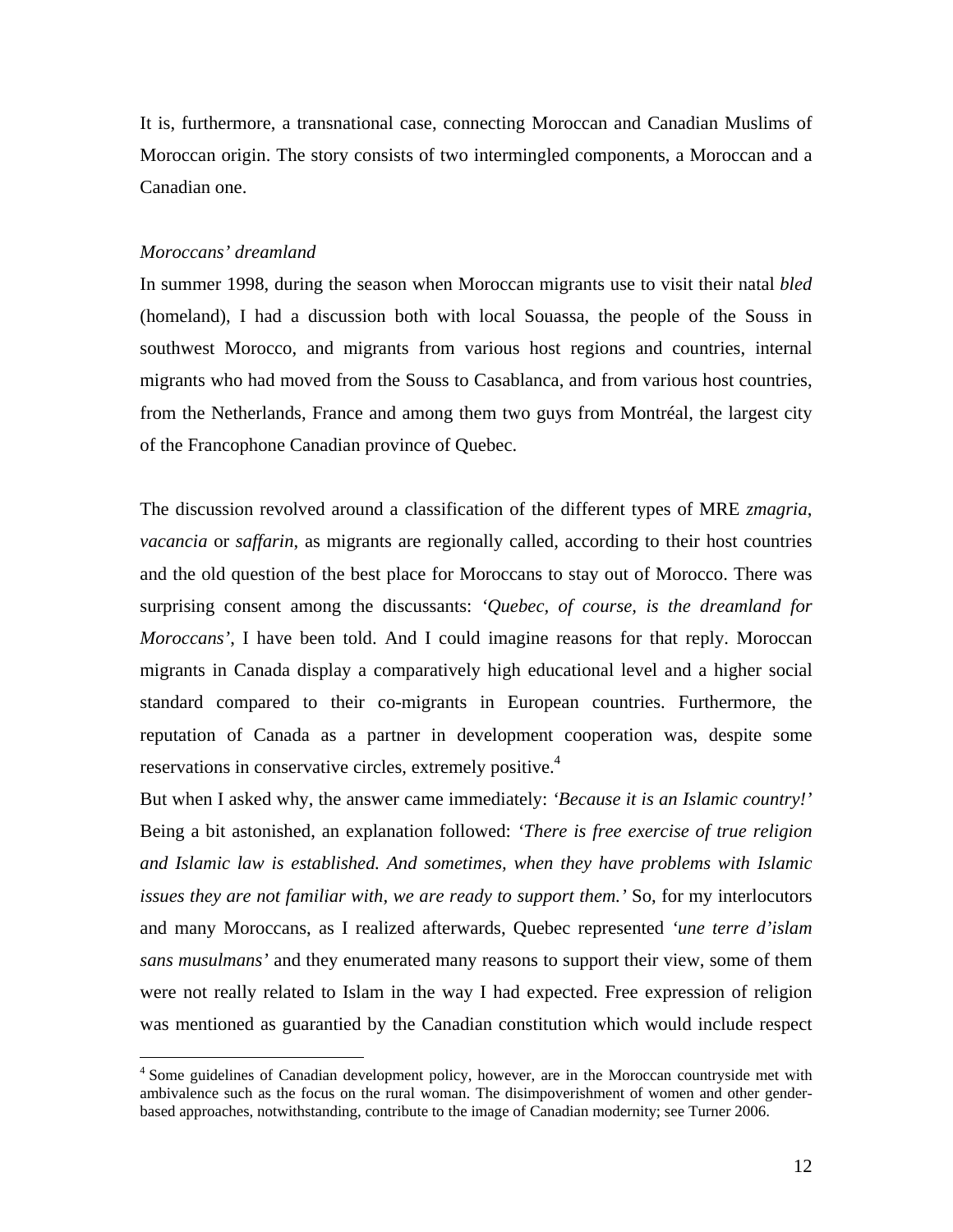for popular Islam and its legal sphere. Also other civic rights of the Quebecers have been associated with a positive impact of Islam on Quebec society such as equality of all citizens before the law. *'What a difference to here'*, was one comment and there was the opinion voiced that Muslim leaders in Canada would exercise much more power than their Moroccan counterparts who are under strict state control. *'Quebecan 'ulama'* (i.e. community of learned men in Islam) *are allowed to issue fatwa-s* (pl. *fatawa*; legal advice of a religious expert) *on whatsoever while their Moroccan counterparts have to ask the ministry for Islamic affairs for permission.'* It is true that Moroccan *'ulama'* is state organized and the influence of representatives of Islam is monitored by state agencies such as the mentioned ministry.

One reason for the Islamic image of Quebec seemed to be the room for maneuvering that was granted for expressions of popular Islam, especially in legal matters. One has to explain that, despite various strong Islamic components in Moroccan plural legal configuration, official Moroccan judiciary indeed does hard to include elements of popular Islam into consideration in legal affairs such as trance rituals in legal process, the infliction of conditional curses, or the imposition of miraculous sanctions.

The Souassa and Canadian MRE discussed cases of *kefala*<sup>5</sup> and divorce<sup>6</sup> among Canadian-MRE and they praised the wise weighting of Canadian courts to the respective requirements of Islam and Canadian law. According to hearsay, Quebec was attributed a liberal attitude in cases of conflict within the realm of legal diversity (see also Lyakoubi 2008).

# *The dispute between Na'ima and her landlord*

1

In order to illustrate their argument, my interlocutors, Souassa and Quebecers, told me a story that had started in 1998. From then on, I pursued it over some time and could

<sup>&</sup>lt;sup>5</sup> *Kefala* means tutelage of minors in accordance with Islamic law that prohibits legal adoption. See Bargach 2002.

<sup>&</sup>lt;sup>6</sup> At that time, in 1998, the reform of Moroccan family law (*muddwwana*) was not yet brought to an end. See Buskens 2003. The Canadian example had an impact on the discussion of the issue among Moroccan intellectuals and representatives of women's' rights movements in Morocco.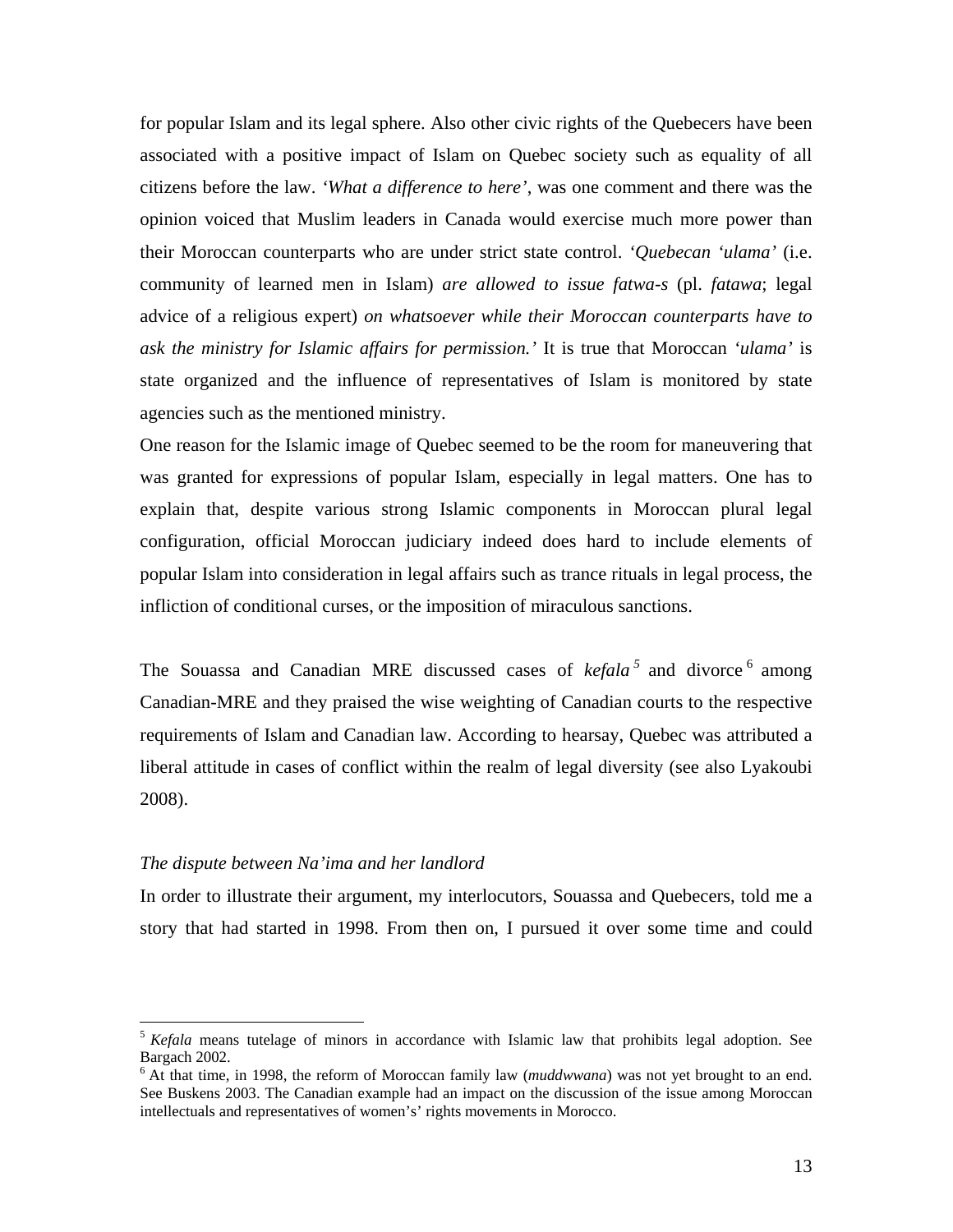arrange meetings with some of the central characters involved.<sup>7</sup> *'We once sent a legal expert from here, a Soussi faqih to help them solve a legal dispute,'* the story began. After some clarifications it turned out that there actually were two scenarios interconnected. It was on the one hand a Moroccan affair with Moroccan protagonists and a Canadian dispute with a Moroccan-Canadian businessman and the Civil Division of the Court of Quebec involved on the other hand.

In the 1990s, Na'ima, the daughter of a Soussi farmer, politician and member of rural elite, studied ophthalmology in Montreal at the francophone Université de Montréal. Such a background socially positions Na'ima in the Moroccan upper class. Also from the perspective of Canadians of Moroccans origin, she was privileged being part of the elitist group of Moroccan students living in Montreal.

After some years in Montreal shortly before the final examinations, Na'ima suddenly felt ill. Symptoms of her disease were heavy headache attacks and sudden states of anxiety, 'avolition', reduced intake of food, and so on. The reasons for her sickness remained unclear and medical treatment in Canada was not successful. Her parents forced her to come home to Morocco for further treatment. She unwillingly agreed. Also medical treatment in Morocco failed. Since her fettle deteriorated further, her father consulted a well known local Sufi expert, *shikh* Abdesslam al-Youssi, who had the reputation to be familiar with the spiritual treatment of such diseases. The hypothesis was that the cause of her state of health was a spirit possession.

Such contacts of human beings with *djnoun*, spirits, may arise out of various reasons. Spirits, *djnoun*, are mentioned in the *qur'an* as an independent species, besides god, angels, plants animals and human beings. They share with human beings the same living space why conflicts between men and spirits are not infrequent. Spirits may take possession of human beings for various reasons. For the children of very wealthy parents, enviousness of people may pose a real threat. Enviers may use magic against them in order to harm the rich parents. There are numerous stories circulating in rural Morocco

 $\overline{a}$ 

 $<sup>7</sup>$  The data on which this paper is based stem from fieldwork that was carried out for several weeks annually</sup> between 1998 and 2005 in Morocco and in 2003 in Canada. Since 2006, they are analyzed in a project on "Transnational faith-based dispute management in Canadian Muslim communities". The project is part of the Research Group "Religion in Disputes: Religious Belief, Law, and Authority in Dispute Management" within the Legal Pluralism Project Group at the Max Planck Institute for Social Anthropology in Halle, Germany.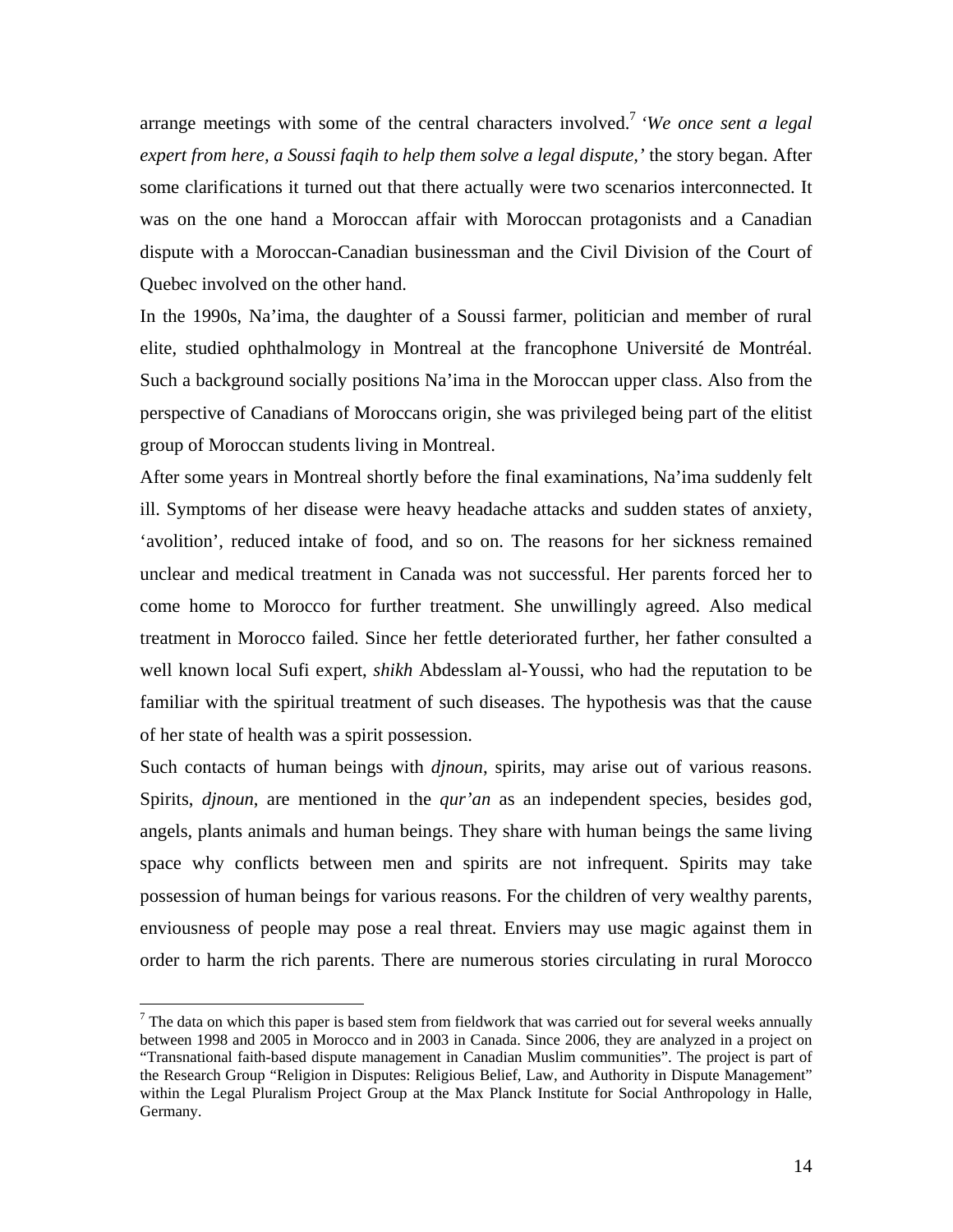about misfortune magically inflicted on rich people. That is why wealthy people usually make an effort to meet their social obligations, distribute alms and fulfill all socially required charity duties. And Na'ima's father surely was the biggest target for such action in the whole region.

The diagnosis of the Sufi *faqih* Abdesslam al-Youssi approved the father's suspicion. All attempts to free the girl from the spirit, however, failed. So, the *faqih* assumed that the spirit, unwilling to release the girl, was not a Moroccan one but maybe a Canadian one who would only agree upon a release in his/her own homeland. So the faith-based explanation for Na'ima's sickness blends in well with the discourse on a globalizing world of spirits and the impact of global spirits on world economy, a discourse that is more common in Morocco than among Moroccan migrants in the diverse host countries.

Na'ima, her father and the *faqih* discussed the matter over the next weeks. Since the young woman did not recover, her father suggested that the *faqih* could accompany her to Montréal in order to exorcize the spirit there. *Shikh* Abdesslam strictly refused given that he never in his life had travelled except for the *hajj* some 20 years ago. The father held out the prospect of a huge *sadaqa* (voluntary charity) and promised all possible travelling comforts. The *faqih* agreed after some weeks and preparations for the travel went on. A private aircraft was chartered for him and his entourage of twenty persons and it must have been a commemorable spectacle to see the *faqih* in his full vestments travelling to Montréal. After arrival he immediately started investigating and detected a spiritual contamination of Na'ima's flat. A plan was made how to clean the apartment of all negative forces.

In the meanwhile, during Na'ima's stay in Morocco, her landlord had filed a suit against the young woman because she had left the country without saying a word and without paying the rent for several months. The landlord was a businessman also of Moroccan, although not of Soussi but of Fassi, background. Since he had had no idea where to find his student tenant, he had taken legal action for her ejection in order to re-rent the flat and filed a civil suit against her. Na'ima's father who accompanied the travelling group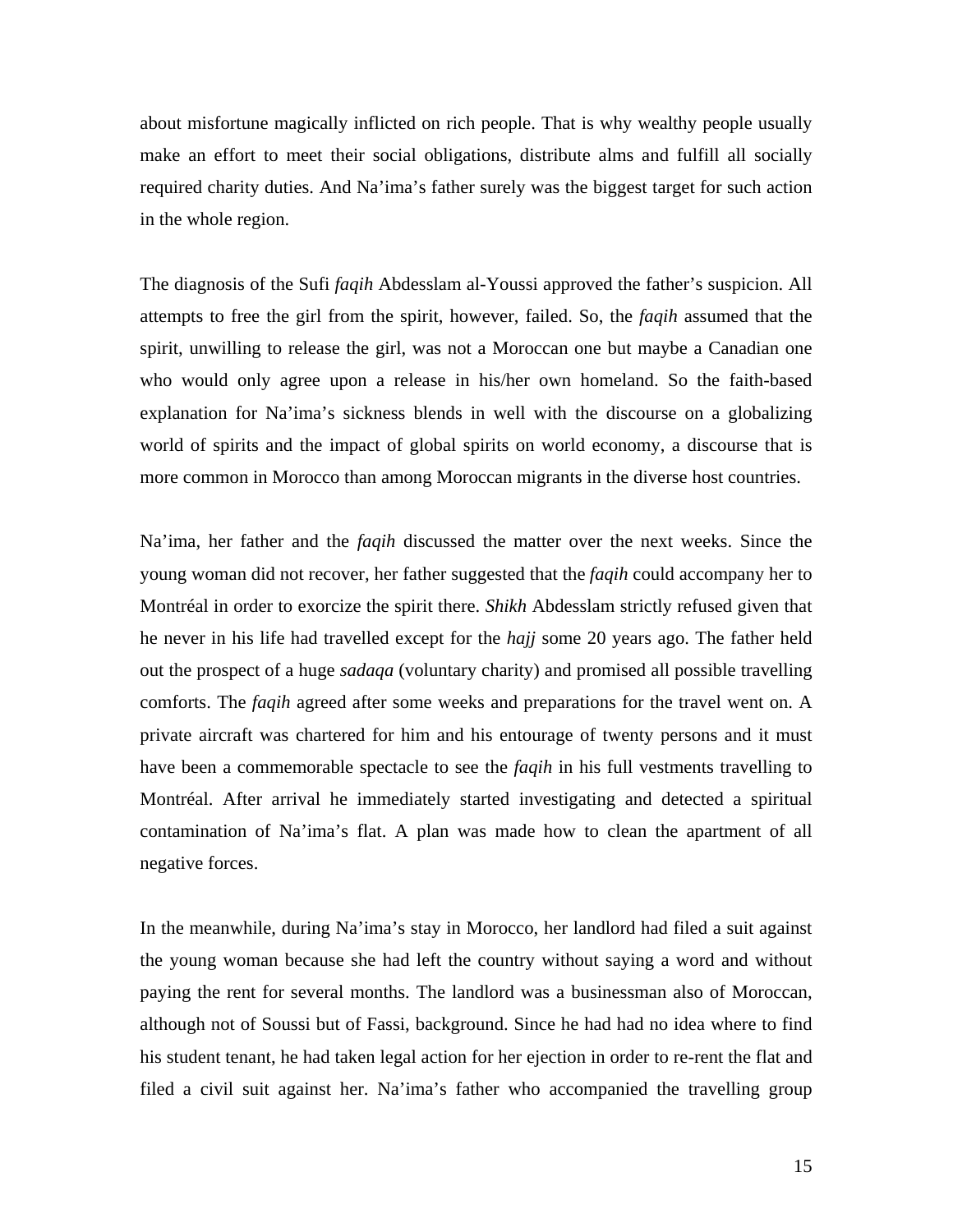intervened and started discussion with the landlord. Despite all explanations and rapprochements the trial, however, was not suspended because the Souassa insisted on a reduction of the bill assuming an involvement of the landlord in the spirit affair. One has to explain here that immigrant Moroccans brought along to their new homestead also their internal inner-Moroccan tensions such as those between Souassa and Fassi who have the reputation to always compete and who differ in ancestry and religious orientation (see e.g. Bencheikh & Hamdani 2008). Besides many other aspects, the Fassi claim a pure urban Arab ancestry and adhere to a strict orthodox interpretation of Islam while among the Souassa a strong Berber identity prevails and popular Islam with Sufi elements is predominant. This competitive relationship seems to have had a certain impact on the social interaction between the two men.

The attorney who has been engaged by the father called *shikh* Abdesslam al-Youssi as a witness expert. He offered an explanation for the behavior of the defendant and testified that Na'ima still is too sick to appear in court and that the sickness was the reason why she did not pay for her rent and why she had suddenly fled the country. Moreover, he testified that the actual reason for her sickness may be found in the fact that the rented flat was haunted by spirits and that the landlord eventually had to be held responsible for Na'ima's situation. According to what was told to me, the judge interrupted the court hearing in order to give the parties the opportunity to come to an extra-judicial arrangement. The Fassi landlord agreed. According to the witness of my interlocutors he seemed to be extremely embarrassed by being involved in a kind of an atavistic case of exorcism and tried to avoid an official suit with the attendance of figures that fall out of the ordinary such as *Shikh* Abdesslam al-Youssi. The latter, however, mediated between both sides. His authority could not be challenged given his reputation as an erudite scholar of Islam also the Fassi businessman accepted his recommendation.

Under Abdesslam's influence, Na'ima's father was willing to pay all contributions for the rent still due under the condition that the landlord would cover a part of the costs for *shikh*-s travel and the cleaning ritual of the flat. Both parties accepted the deal and confirmed the agreement with a prayer.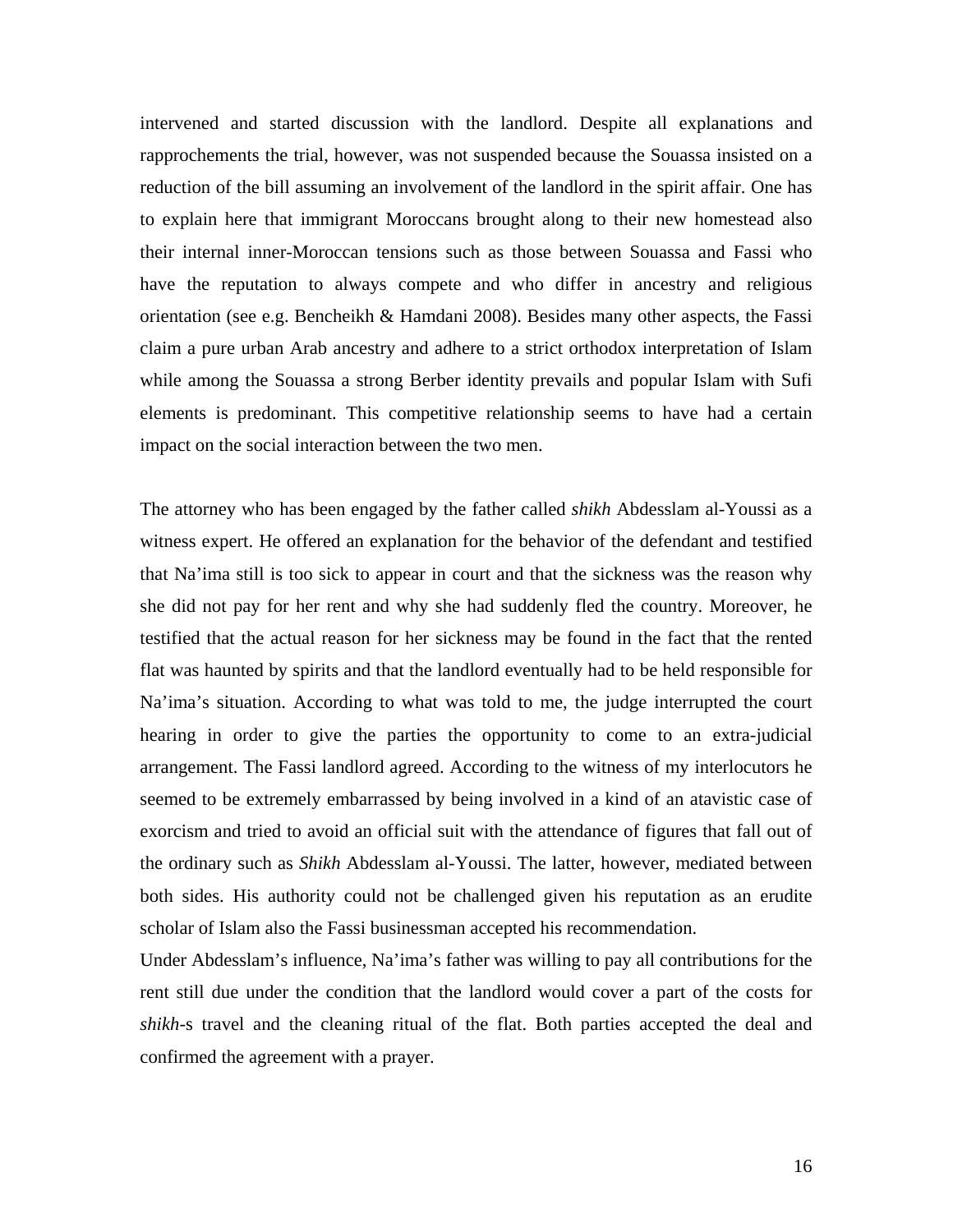Participants of the procedure affirmed that there was an official approval of the compromise later on as an informal arbitrament in a business case under the arbitration of *shikh* Abdesslam al-Youssi and on the basis of Islamic law chosen by the parties involved. After arrangement, the *faqih* successfully negotiated with the spirit who indeed was a Quebecer. The spirit freed the landlord from accusation of complicity and stated that he has chosen the flat on his free will. In exchange for some small benefits he finally agreed to withdraw. Nobody with the exception of the persons involved obviously took notice of this case of spirit possession and the settlement of the case.

Immediately after the exorcism the Moroccan group travelled home, including Na'ima. It took her some further weeks in Morocco to recover. She returned to Montréal where she still lives today and practices as an ophthalmologist. She is married and only returns to Morocco like other MRE during the summer season with her husband, a medical doctor of Lebanese origin.

## *Interpreting Na'ima's fate*

When analyzing the example one has to notice that it also stays for cultural judicature, for customary legal repertoires that are addressed in the shape of faith-based rules. Such code switching is a common strategy in legal affairs in Morocco. Local legal practice may be once legitimized with reference to *'urf*, customary law, and in another context as an Islamic legal prescription. Therefore, to differentiate between the pure religious and the pure legal aspects of the dispute would not help analyzing the motivations and strategies of actors to come to a settlement in a multicultural setting. More promising seems to identify the entanglements of diverse strands within the field of diversities.

For the Souassa involved the affair was above all evidence of their local concept of a transnational network of spirits; and the measures they had developed to cope with transnational spirit movements also proved efficiency. S*hikh* Abdesslam al-Youssi voiced the opinion that Sufi witness experts would be able to contribute to the settlement of dispute that show a component of popular religiosity such as the use of love magic or of curses causing impotency independently of the place where such phenomena occur. Interestingly, all these are typical female means in disputing terribly feared by men.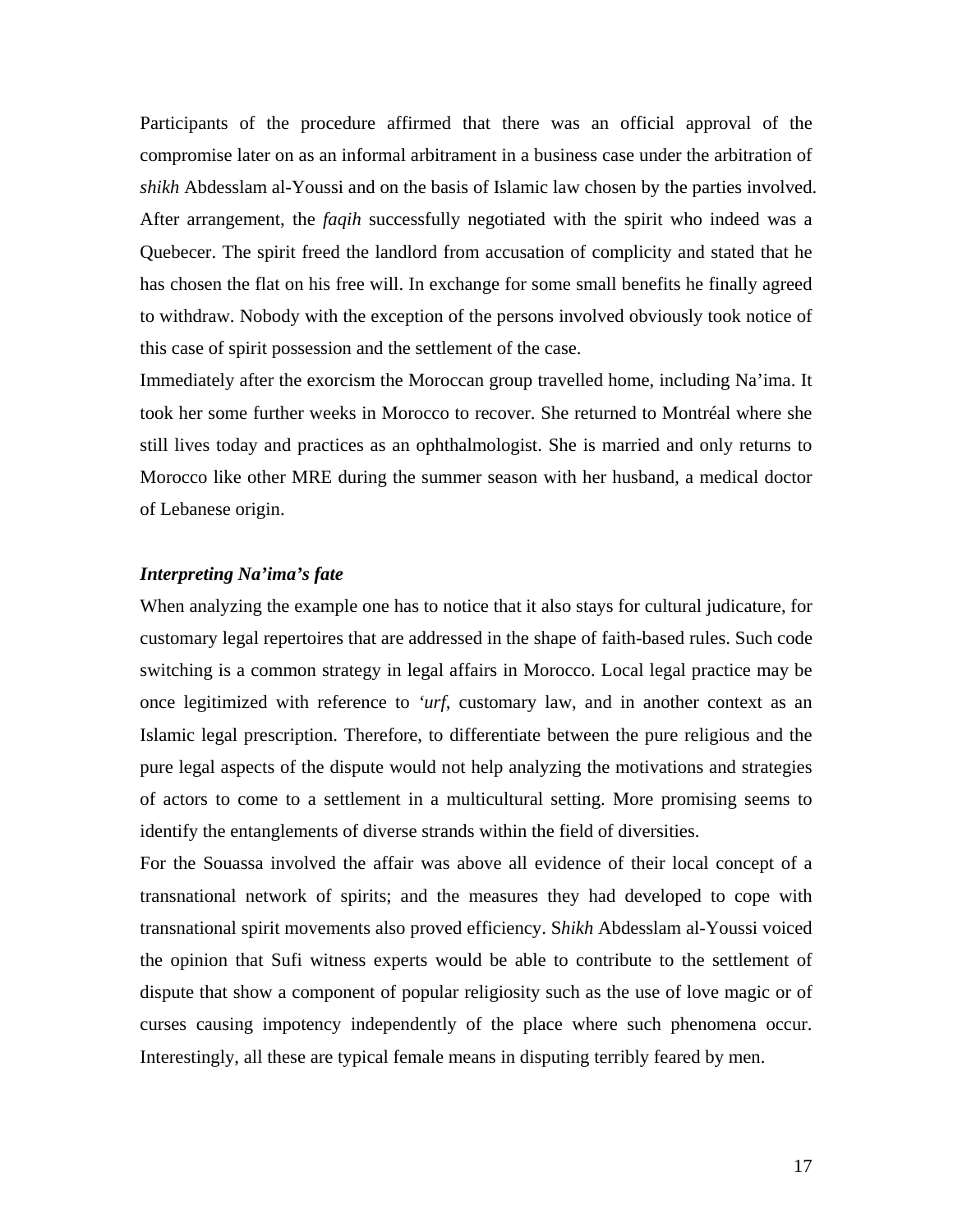Also in the Quebec setting, popular religious components of Moroccan customary law such as making contracts with *djnoun*, were framed as an acknowledged Islamic practice. Here the notion of Islamic law was used as a container for cultural diversity and local legal practices. The Canadian landlord who had filed suit against Na'ima had consideration for the Moroccan sensitivities about *djnoun* and spirit possession and respected the vote of the *faqih*. So the different approaches to the conflict demanded an adapted reaction from the respective opposing party. The tendency toward secular dispute settlement among Canadian Muslims, here represented by the landlord, was confronted with an impact from the homeland where the reverse tendency may be stated.

Informal legal interaction between members of diverse communities presupposes the construction of basic markers of a common legal identity allowing them to agree upon an informal set of rules, be it based on religion, local culture, country of origin, professional codes, visual similarities. 'We Maghrebians must stick together' was often said in the Muslim Community in Montréal, despite all differences, referring to the common geographical background. One gets the impression, however, that the construction of such commonalities out of the repertoire of 'diversities' creates a kind of 'shared instant identities' modeled for a moment and a particular occasion, of which disputes to be settled are not the rarest.<sup>8</sup>

The story did not arouse much interest in 1998 beyond the common social field of the two communities in Quebec and Morocco the actors are linked with. The Civil Court of Quebec was regarded by all actors as an impartial institution guarantying a fair compromise in accordance with Canadian law. No mention was made of accommodation or enforcement of Islamic legal principles and so on. The discussion, again, centered mainly around the increasing mobility of spirits in a globalizing world and the question how to deal with this new phenomenon and less on the legal aspects of the case.

# *Reinterpreting Na'ima's case*

 $\overline{a}$ 

 $8$  To give an example out of the Moroccan-Canadians of Moroccan origin context, the coalition between Hindu vegetarians and politically correct eco-vegetarians during the food war may be mentioned. The food controversy started with critics on rise in food prices. It first went about an increase in offers of *halal* and *kosher* food by large food producers. The suspicion rose that the costs for this development were past along all customers. Then all kinds of cultural food habits were discussed. The vegetarians then turned against discrimination of their lifestyle and religious and eco-vegetarians combined their efforts despite all other criteria separating them.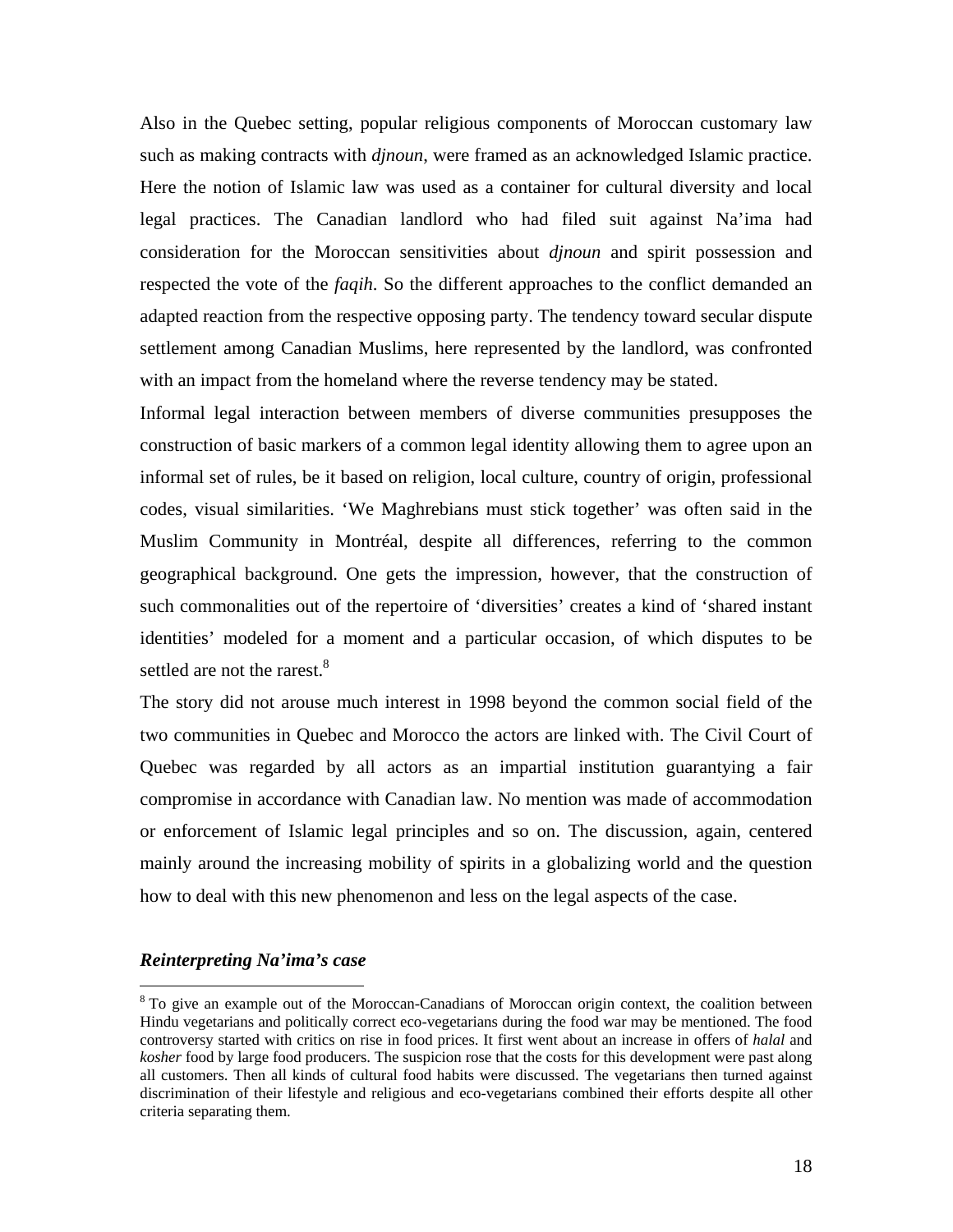In the light of the debates on faith-based arbitration and reasonable accommodation, the case reported in this paper was remembered by those who had followed it in retrospect as an example *avant la lettre*. The Canadian discourse on multiculturalism was watched with interest in Morocco and informed the evaluation of the events ten years later. For the Moroccan actors involved, the course of dispute settlement is nowadays interpreted as typical for what they imagine as face-based arbitration on familial matters, they had heard of. In contrast to the abolished model of faith-based arbitration in Ontario, Moroccan experts emphasized that religious intervention in social life should first of all prevent dispute and propagate means of avoidance. Only when it was impossible to prevent a dispute, then, the first ambition has to be to contain its reach and secondly to reconcile the participants. So, the 'offer' of an Islamic arbitration was interpreted as an invitation to dispute and its abolition as having prevented an increase of familial conflicts.

According to the recent interpretation of Moroccan interlocutors, the scope of action of Quebec state judiciary has not been contained by translocal legal interaction at all; on the contrary, Quebec state's recognition of the translocal arbitrament has enriched its legal repertoire adding some color from Morocco's popular Islam to the Quebec universe of legal diversity. That, so emphasize Moroccan local legal experts, is the true multicultural tolerance. Moroccans told me it would be an advantage to travel to Canada in case of a dispute between Moroccans and Canadian MRE because of the effective Quebecan judiciary. So the least one can say is that the case made the Quebec model of cultural diversity known in the Souss and confirmed the image of the paradise for migrants.

For the Civil Court its intervention obviously was about a compromise decision on a business relationship. It is seen as an official acknowledgement of an arbitrament award previously negotiated between the parties involved. The case has not been listed among those with an intercultural component and was not reported to the media or Bouchard-Taylor Commission.

Among the Canadians of Moroccan background who know of that case, there is the feeling prevailing to not have to shout it from the housetops these days. Some of them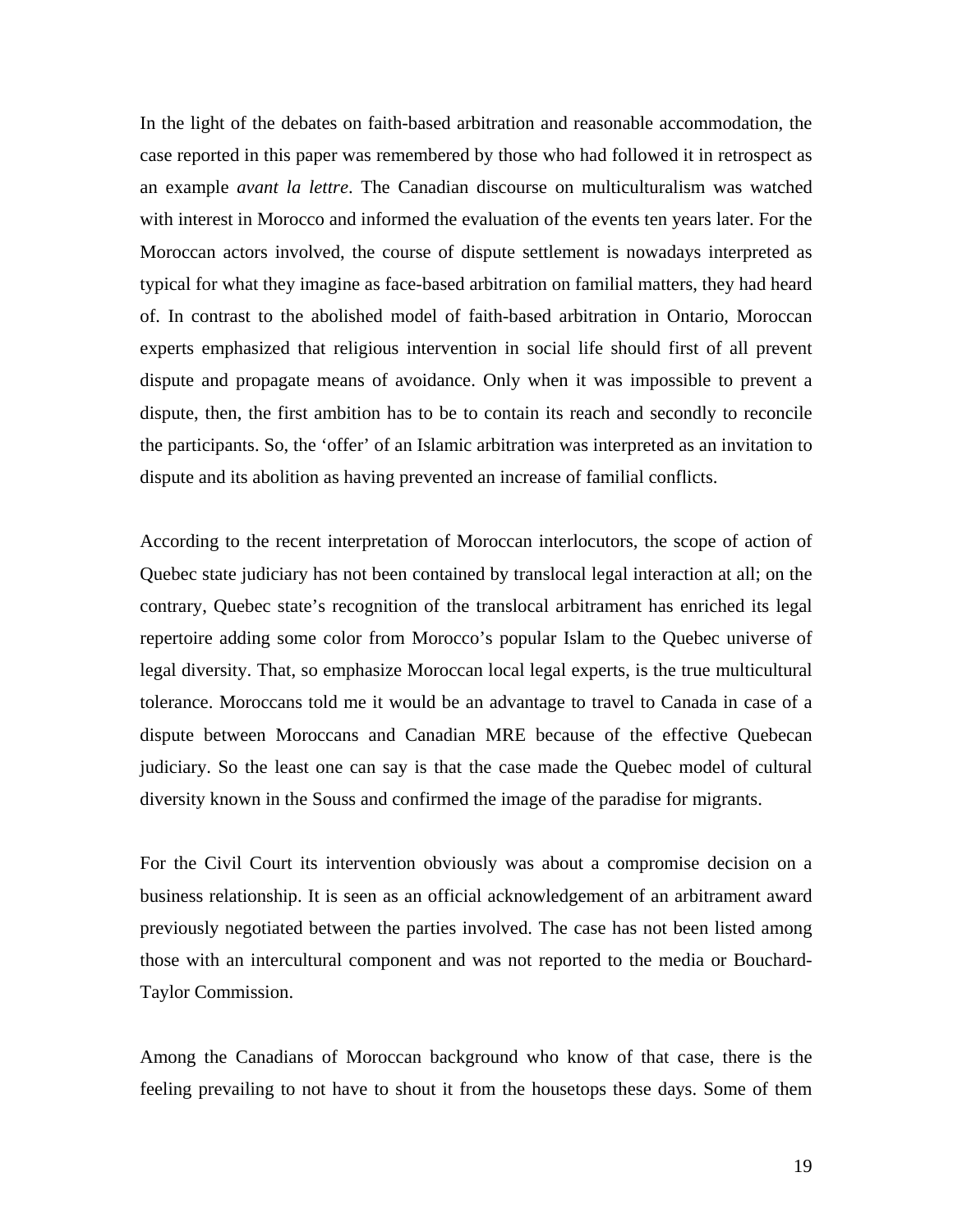voice the opinion that in the current atmosphere after the heated debate on reasonable accommodation, such a way of dispute settlement would be rather unimaginable. Furthermore, the negative press the Moroccans in Quebec had during the heated period of the reasonable accommodation debate thwarts an interpretation of the case as an evidence for religious tolerance within Quebec society in retrospect.

Canadian-MRE do see their scope of action within the realm of state guarantied legal diversity, Quebec style. They comprehend it, however, rather as a realm of legal interaction for people of different backgrounds – their Moroccan compatriots included on the basis of Canadian law. In the case of Na'ima's back rent the landlord as a Canadian Muslim of Moroccan background was the one who first insisted on a formal legal regulation before he accepted a modified approach in his interaction with Moroccans. In this concession actually lies the accommodation, according to his current interpretation, while the Court just accepted that he accepted. A certain reservation resonates in this opinion that translocal interaction could supersede in legal matters over agreement upon normative identity within the Canadian legal environment by reference to identity marker externally shared. What the remembering of Na'ima's case further shows is that Canadian actors use nowadays the discursive field of reasonable accommodation in legal matters to model identity-based legal frameworks according to their living conditions and convictions in their migrant situation. So their internal normative order displays a contamination with local, Canadian standards, with notions of civic liberties, human rights and tolerance towards cultural diversity. One has to notice that besides a Souassa popular Islam also a Quebec-Moroccan popular Islam that is enriched with local elements is forced to accommodate. The notion of Islamic law as a container for various local practices emphasized in 1998 was not preserved in memory when I recently inquired after the case.

Not only had the Quebecan development an impact on the remembrance of the case. Also the increasing integration of rural Morocco in transnational Islamic networks had an effect. Insofar Moroccan and Canadian interpretation of Na'ima's case met in the face of Islamic activism in Morocco (Turner 2007). The recent impact of Islamic activists on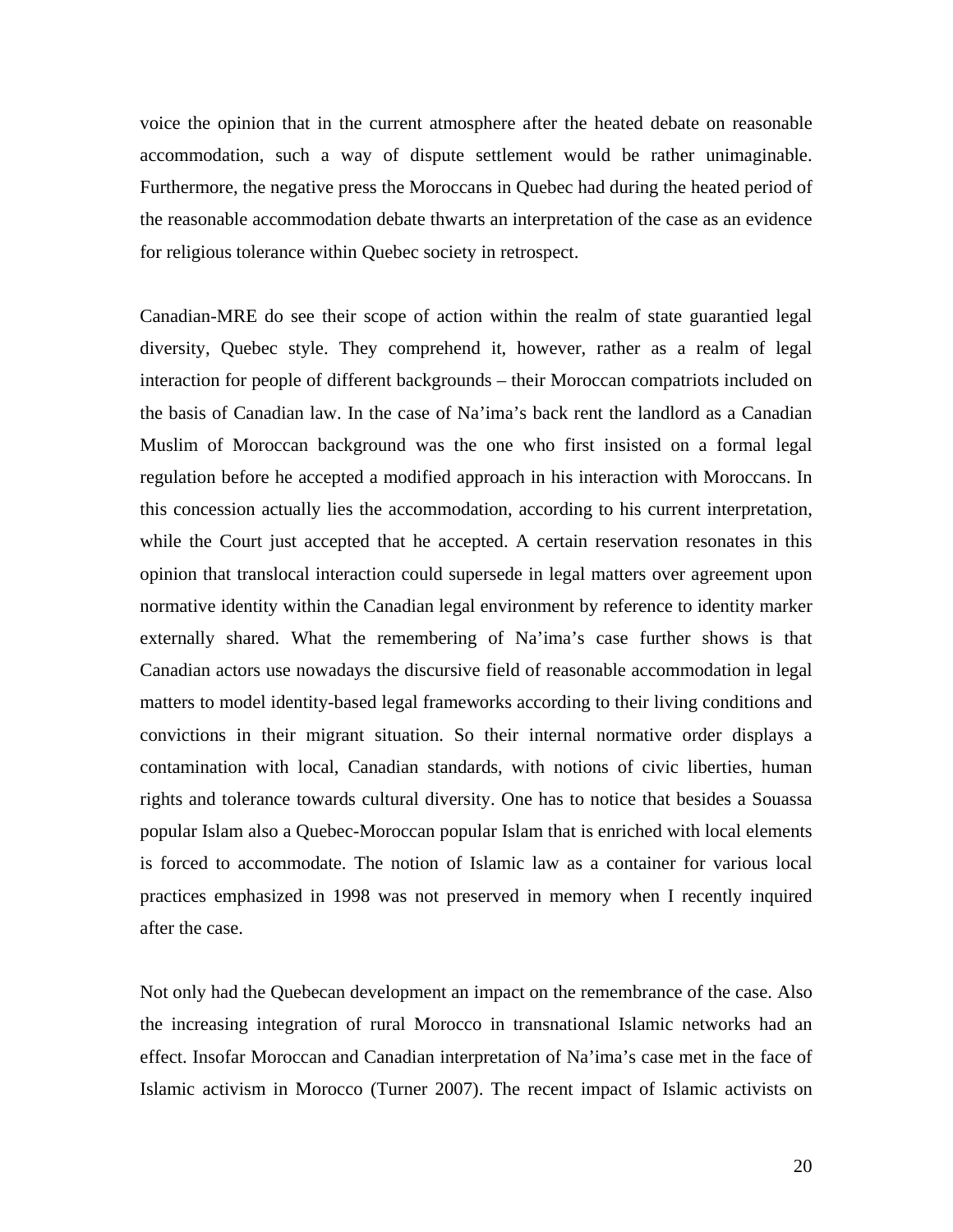legal affairs in Morocco reverberates in both countries and there is tacit agreement that state suppression of Islamic rigorists would help preserving informal legal practice. Both the Moroccan advocates of popular Sufi Islam and the liberal Muslims in Quebec still interpret the legal intervention of *shikh* Abdesslam al-Youssi positively. What first appeared to the Canadians as an expression of rather exotic and atavistic religiosity transformed itself in memory into a positive expression of tradition. This diversity is now regarded by the majority of liberal Muslims who are integrating in mainstream society as part of their cultural heritage. Simultaneously they voice concern that 'their' diversity may also open up a certain scope of action for the few religious rigorists they would not enjoy in Morocco.

The father-daughter constellation of the case let to interpretations as an example of faithbased arbitration in family matters although family law was not addressed. But for Moroccans it was, given a father's duty to take care of children and the concept that a child may become victim of spirits because of the parents' wealth and their good or bad social behavior. And Quebec Moroccans accept this expanded view on family matters as a positive expression of Moroccan familial cohesion.

Positively remembered is also the gender aspect of the story. Eventually the young woman accomplished her objectives, be they seen in her recovering from sickness or her emancipation from her Moroccan family. Be it as it may, only the interplay of an official court with a Sufi witness expert made her story to a personal success.

To that, one has to add that in both countries a certain group of observers called the spirit intervention in Na'ima's case a 'homesickness possession' open to interpretations into two directions, as a call for coming home, or as an expression of the fear to go back to a social situation one had overcome.

#### *Conclusion*

What has been described in this paper was a case of translocal faith-based dispute management among members of the same, albeit internally differentiated, religious community who hold in the one setting the religious monopoly while in the other they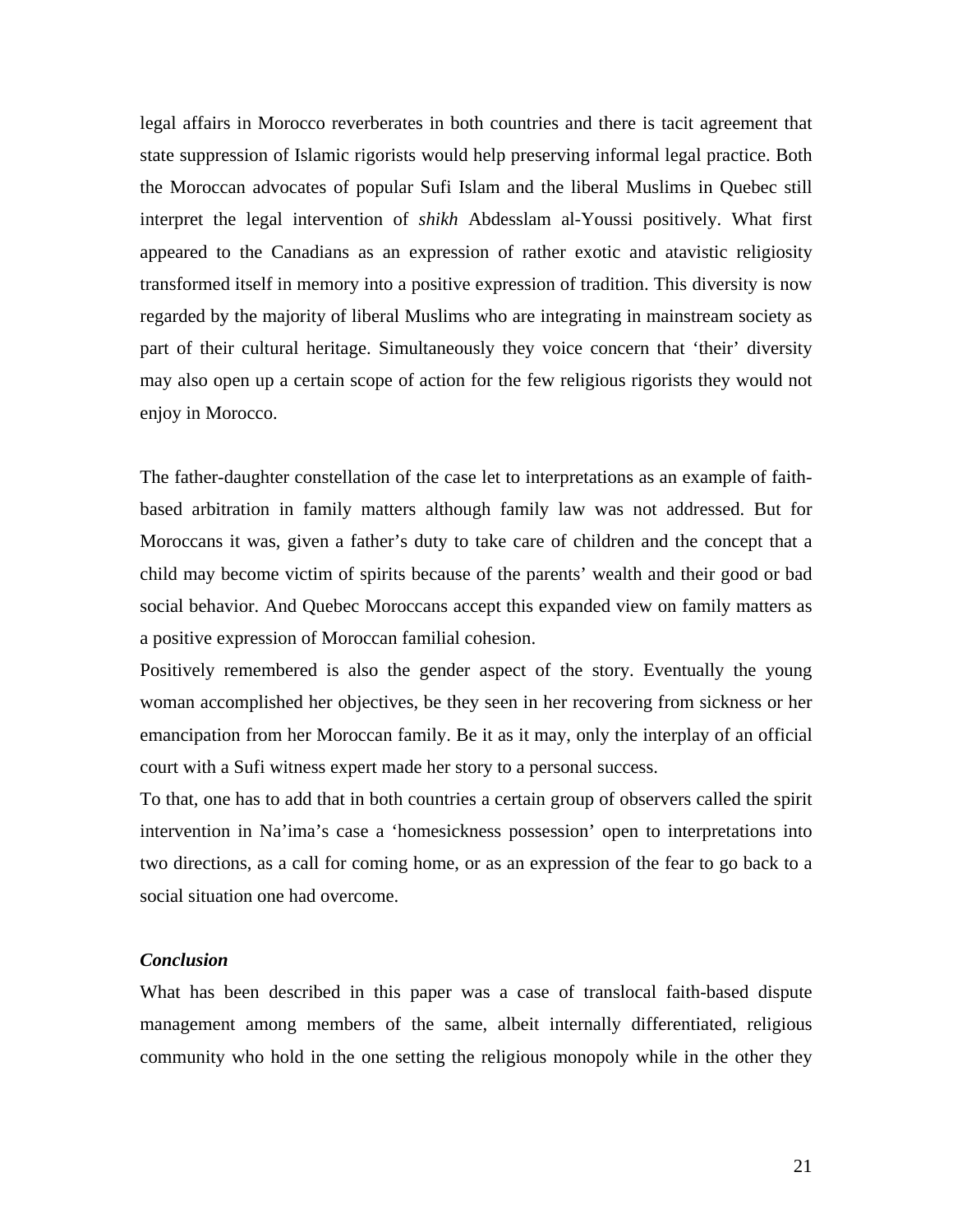compose a minority in a multicultural environment. Although religion is not the unique commonality quite often such dispute management draws on religious matters.

Nevertheless, as has been shown, the actors prefer a state component in extra-state dispute management; they do see the need for an official compatibility check and insist on a prevention of abuse of informal legal room for maneuvering. Yet avoidance of state interference in private affairs seems to be a possible consequence of the outlined debates that had taken place in both provinces. Only in the field of cultural-religious-legal interplay when actors of different backgrounds encounter a problem, the state is demanded for providing a frame.

The main actors, the landlord and the ophthalmologist, emphasize when referring today to their case of alternative disputing that they acted as Canadian and Quebec citizens to whom is granted a certain informal legal room for maneuvering allowing them to consider cultural aspects and to include elements of traditional Moroccan ways of conflict management. Both said that they would not have imagined a decade ago that their problem would nowadays pertain to the reasonable accommodation complex.

The analysis of reinterpretation of the empirical example meets the general assessment of Maghrebian Muslims of the late and post Bouchard-Taylor era. Most Muslims expressed their satisfaction with the current situation in Quebec and did not plead for a tremendous change in state legal politics in the province. There was also consent about the appropriate consideration of religious concerns in disputing before official institutions of Canadian judicature among the vast majority of Maghrebian Muslims. There seem to be, however, differing reasons and motivations behind this concord.

Liberal Muslims see their secular civic rights secured by the state against a backwards oriented religious legislation they had hoped to leave behind when they immigrated to Canada. Particularly the state protection of civic liberties and civic rights as guarantied by the Canadian constitution seems them a sufficient means for the containment of pernicious religious influence especially in cases when liberal and conservative Muslims were opposed.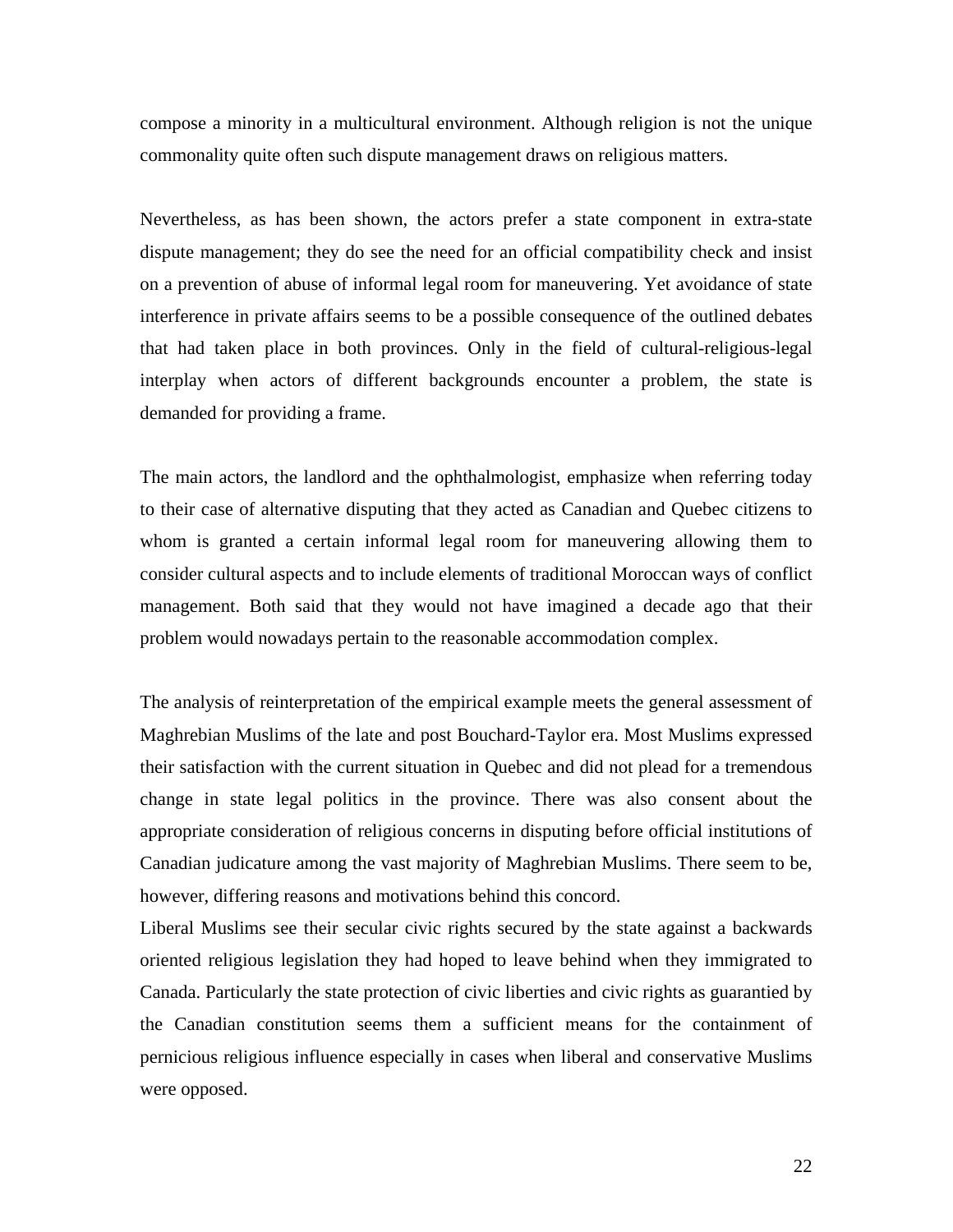*Sufi* adherents and all those maintaining their respective features of local or popular Islam of their regions of origin may feel free to refer to their local legal practices that they perceive as religious in the context of internal dispute management. Furthermore, under various circumstances state courts and other official institutions are ready to consider the impact of religious aspects so long as conflict parties agree upon. The impact of spirits, *djnoun*, on human life as a factor in legal practice or the intervention of *Sufi* trance specialists as arbitrators with their specific repertoire of methods for dispute settlement could be considered as cultural expression before state courts. Such an overlapping of informal religiously inspired dispute settlement and official legal sphere created a scope of legal action Muslims do not enjoy in their countries of origin.

Only some few rigorists of political Islam, most of them Salafiyya oriented, advocate unperturbed the full state recognition of 'Islamic Law' for Muslims throughout the whole country. But even the majority of conservative Muslims appreciate the room for maneuvering they enjoy for internal management of conflicts.

In sum, Canadian MRE display a remarkable ambivalence with regard to accommodation. While they did criticize discrimination in everyday life they and subscribed the claim for mutual tolerance for the realities of normative religion in multicultural society, they did not claim a right to legal self-determination. So they regarded the two debates on faithbased arbitration and reasonable accommodation that did have an impact on the actors' perspective, as separate although entangled issues.

As a preliminary result for further theorization of religious and legal pluralism within the cultural diversity frame, one may state that informal faith-based mediation will continue under the modified framework conditions. Instead of official acknowledgement for informally stated agreements or awards which never existed in Quebec, a certain consciously unclearly defined interactive zone between the different legal realms helps securing a minimum standard of basic rights. But not necessarily more than this. The challenge for multicultural co-existence lies more in an agreement upon faith-based arbitration on religious matters between members of different religious communities and between minorities and the mainstream society.

# *References*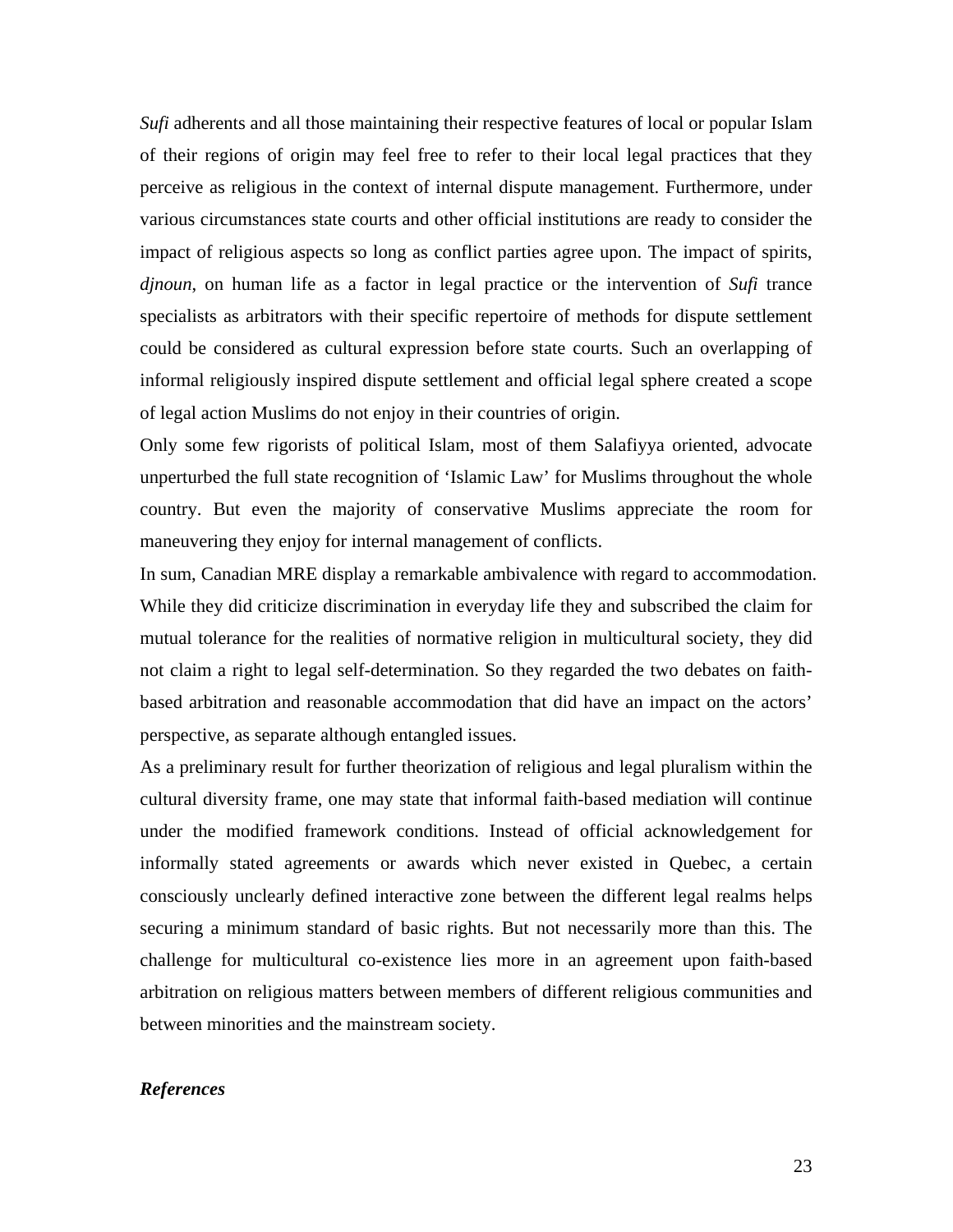An-Naim, Abdullahi A. 2008 Islam and the Secular State. Negotiating the Future of Shari'a. Cambridge et al.: Harvard University Press.

Aslam, Jehan 2006 Judicial Oversight of Islamic Family Law Arbitration in Ontario: Ensuring Meaningful Consent and Promoting Multicultural Citizenship: *New York University Journal of International Law and Politics* 38, 841-876.

Bakht, Natasha 2004 Family Arbitration Using Sharia Law: Examining Ontario's Arbitration Act and its Impact on Women: *Muslim World Journal of Human Rights* 1,1, 1-24.

Bakht, Natasha 2005 Arbitration, Religion and family Law: Private Justice on the Backs of Women: Report published by Law Commission of Canada and National Association of Women and the Law. Ottawa: LCC

Bargach, Jamila 2002 Orphans of Islam. Family, Abandonment, and Secret Adoption in Morocco. Lanham et al.: Rowman & Littlefield.

Bencheikh, Souleiman & Hassan Hamdani 2008 Fassis vs Soussis. Hostoire d'une rivalité : *Tel Quel* N°318 (05 – 11 avril 2008) : http://www.telquel-online.com/318/couverture\_318.shtml

Blackstone, Laureve 2006 Courting Islam: Practical Alternatives to a Muslim family Court in Ontario: *Brooklyn Journal for International Law* 31, 207-251.

Bouchard, Gérard & Charles Taylor 2008 Building the Future. A Time for Reconciliation. http://www.accommodements.qc.ca/documentation/rapports/rapport-final-integral-en.pdf

Boyd, Marion 2004 Dispute Resolution in Family Law: protecting choice, promoting inclusion: http://www.attorneygeneral.jus.gov.on.ca/english/about/pubs/boyd/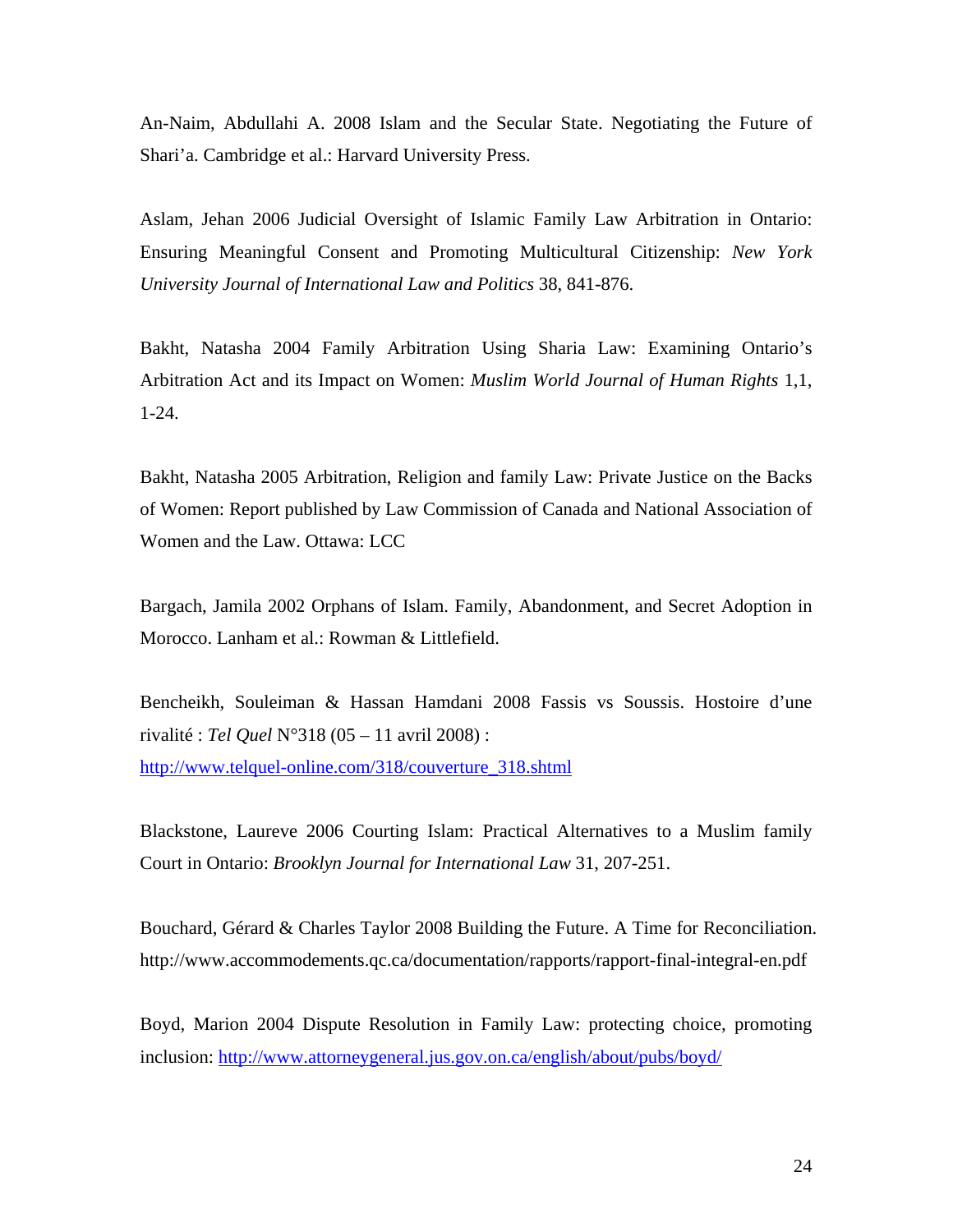Canadian Charter of Rights and Freedom 1982 http://laws.justice.gc.ca/en/charter/

Canadian Constitution Act 1976 to 1982 http://laws.justice.gc.ca/en/const/index.html

Emon, Anver 2006 Islamic Law and the Canadian Mosaic Politics, Jurisprudence, and Multicultural Accommodation: *University of Toronto Legal Studies Series Research Paper* N° 947149

Forbes Hugh D. 2005 Liberal Values and Illiberal Cultures: the question of sharia tribunals in Ontario. Paper presented at the Conference: Citizenship – Ethnos – Multiculturalism, Berlin, 8 November 2005.

Gaudreault-DesBiens 2008 (Forthcoming) The State Management of Legal and Cultural Diversity in Canada, In: Foblets, Marie-Claire, Jean-François Gaudreault-DesBiens & Alison Dundes Renteln (eds.) The Response of the State Law to the Expression of Cultural Diversity. Brussels: DeBoeck Editors.

Hallaq, Wael B. 2005 The Origins and Evolution of Islamic Law. Cambridge: Cambridge University Press.

Helly, Denise 2004 Are Muslims Discriminated Against in Canada since September 2001?: *Canadian Ethnic Studies* 36: 24-47.

Iraqi, Fahd 2007: Statistiques exclusives. Quels musulmans sommes-nous?: *Tel Quel* N°301 (08 – 14 décembre 2007) : http://www.telquel-online.com/301/couverture\_301.shtml

Jedwab, Jack 2006 Religion, Ethnicity and Belonging to Canada : People of Muslim Faith as attached to Canada as other Canadians. Association for Canadian Studies: www.fondationtrudeau.ca/.../resource/public/conferen/articles/second/**jedwab**re&r0\_l=en &r0\_output=xml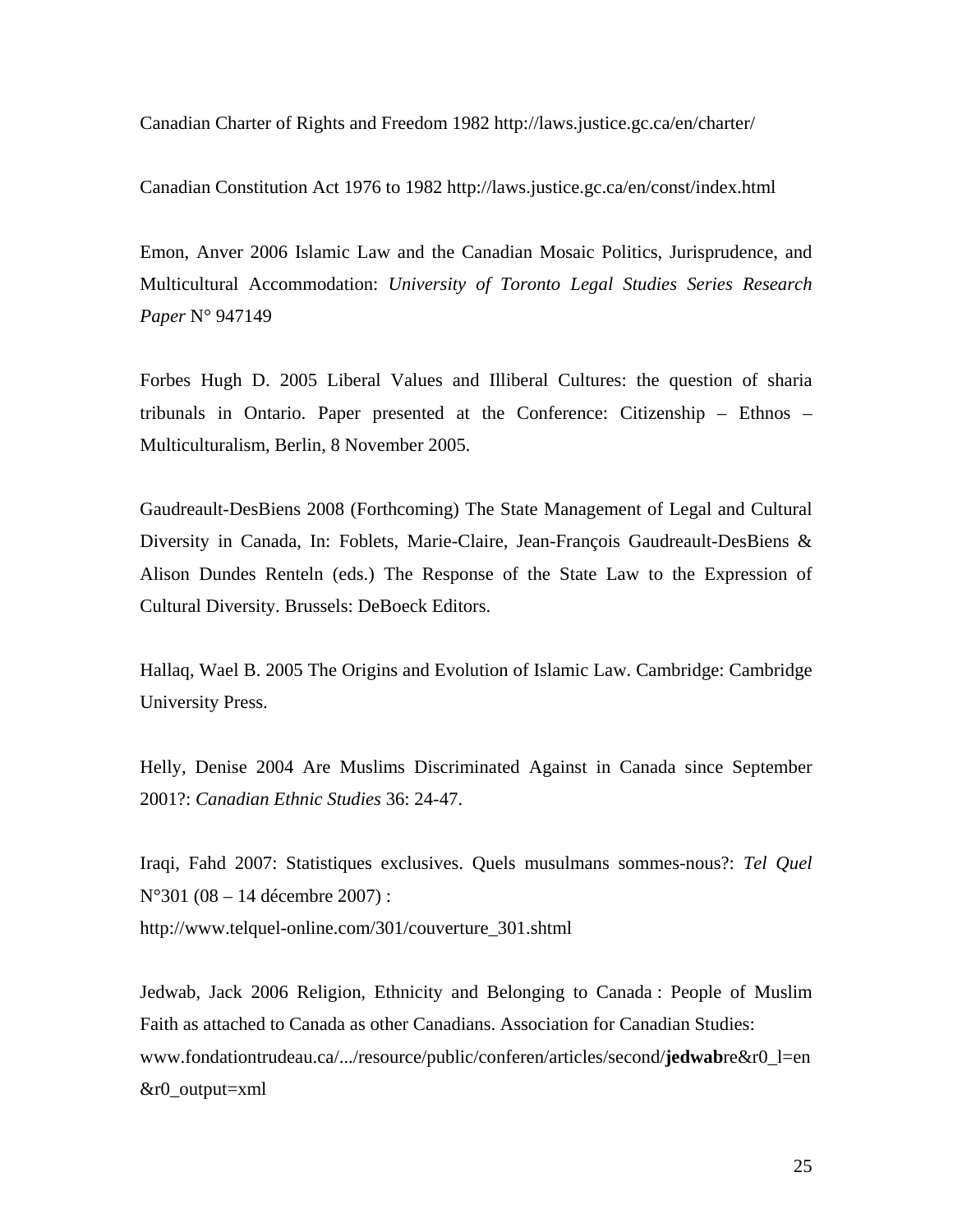Korteweg, Anna C. 2006 The Sharia Debate in Ontario: *ISIM Review* 18: 50f.

Lyakoubi, Driss 2008 L'universalité des droits de l'Enfant : Le Matin : http://www.lematin.ma/Actualite/Journal/Article.asp?idr=112&id=86816

Nader, Laura 1992 From Legal process to Mind Processing: *Family and Conciliation Courts Review* 30,4, 468-473.

Point de Bascule 2007 Canada – Un musulman converti au Christianisme persécuté par sa mère – il ne marchera plus jamais (15 décembre 2007) : http://www.pointdebasculecanada.ca/spip.php?breve152

Proulx, Craig 2005 Blending Justice: Interlegality and the Incorporation of Aboriginal Justice into the Formal Canadian Justice System: *Journal of Legal Pluralism* 51, 79-109.

Raffa, Touhami R. 2007 L'accommodement raisonnable. Leçons d'une manipulation accentuant les divisions au seins de la société québécoise : http://www.ampsq.com/Dossiers/accommodement\_raisonnable.pdf

Razack, Sherene H. 2007 The 'Sharia Law Debate' in Ontario: The Modernity/Premodernity Distinction in Legal Efforts to Protect Women from Culture : Feminist Legal Studies 15,3, 3-32.

Shachar, Ayelet 2007 Feminism and multiculturalism: mapping the terrain, In Laden, Anthony S. & David Owen (eds.) Multiculturalism and Political Theory. Cambridge: Cembridge University Press, 115-147.

Tozy, Mohamed, Mohamed El Ayadi & Hassan Rachik 2007 L'islam au quotidien - Enquête sur les pratiques religieuses au Maroc. Casablanca: Éditions Prologues.